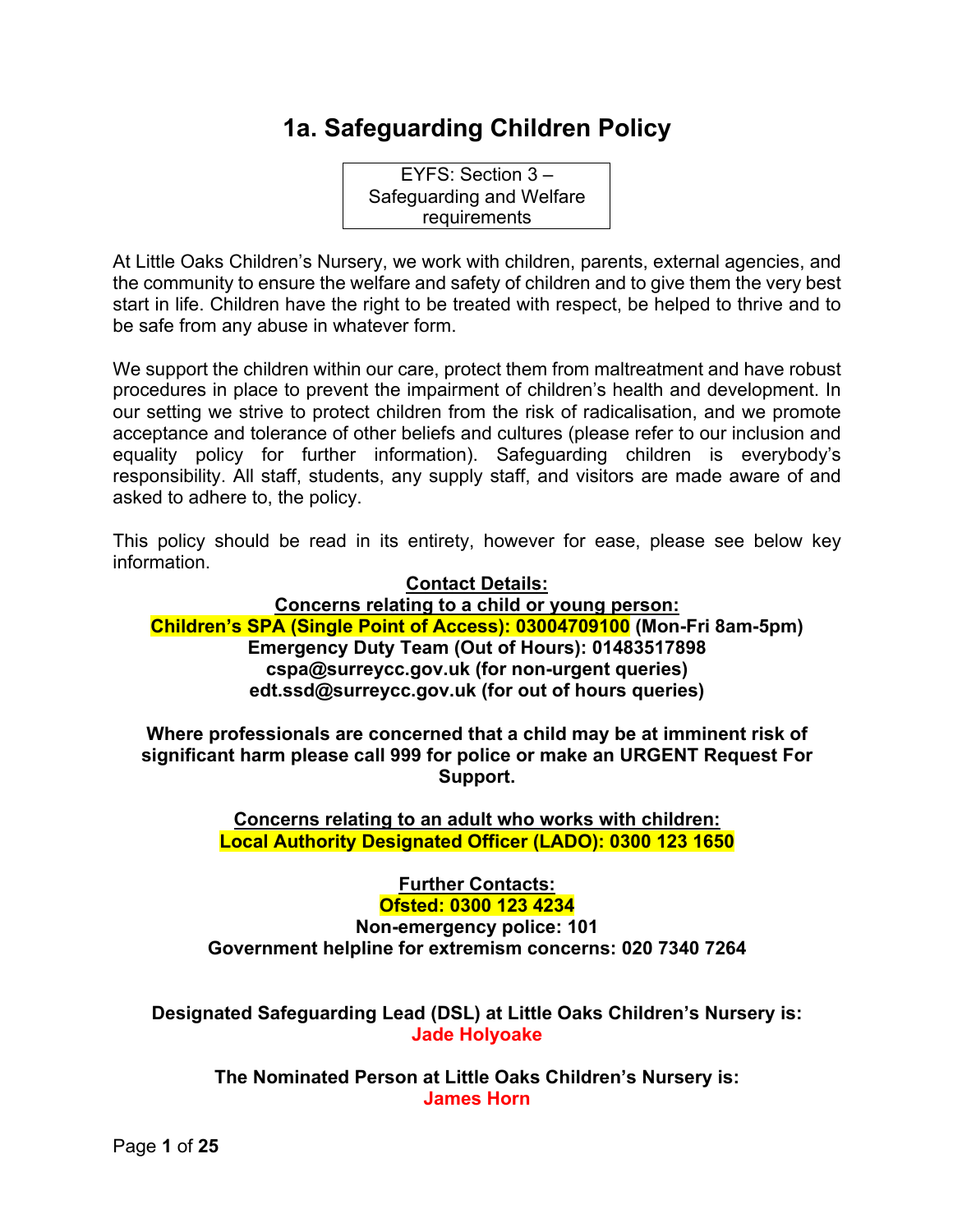#### **Deputy Designated Safeguarding Lead at Little Oaks Children's Nursery: Alicia O'Connell – Deputy Manager Safeguarding Lead at Little Oaks Children's Nursery: Ann-Marie Johnson (Preschool) Klaudia Sobuta (Toddlers)**

Safeguarding is a much wider subject than the elements covered within this single policy, therefore this document should be used in conjunction with the nursery's other policies and procedures including:

- Online safety
- Human Trafficking and Modern Slavery
- Prevent Duty and Radicalisation
- Domestic Violence, Honour Based Violence (HBV) and Forced Marriages
- Looked After Children
- Monitoring staff behaviour
- Social networking
- Mobile phone and electronic device use
- Safe recruitment of staff
- Disciplinary
- Grievance
- Promoting positive behaviour

# **LEGAL FRAMEWORK AND DEFINITION OF SAFEGUARDING**

- Children Act 1989 and 2004
- Childcare Act 2006 (amended in 2018)
- Safeguarding Vulnerable Groups Act 2006
- Children and Social Work Act 2017
- The Statutory Framework for the Early Years Foundation Stage (EYFS) 2021
- Working together to safeguard children 2018
- Keeping Children Safe in Education 2020
- Inspecting safeguarding in Early years, Education and Skills setting 2019
- Prevent Duty 2015
- What to do if you're worried a child is being abused 2015
- Counter-Terrorism and Security Act 2015.
- Data Protection Act 2018

Safeguarding and promoting the welfare of children, in relation to this policy is defined as:

- Protecting children from maltreatment
- Preventing the impairment of children's health or development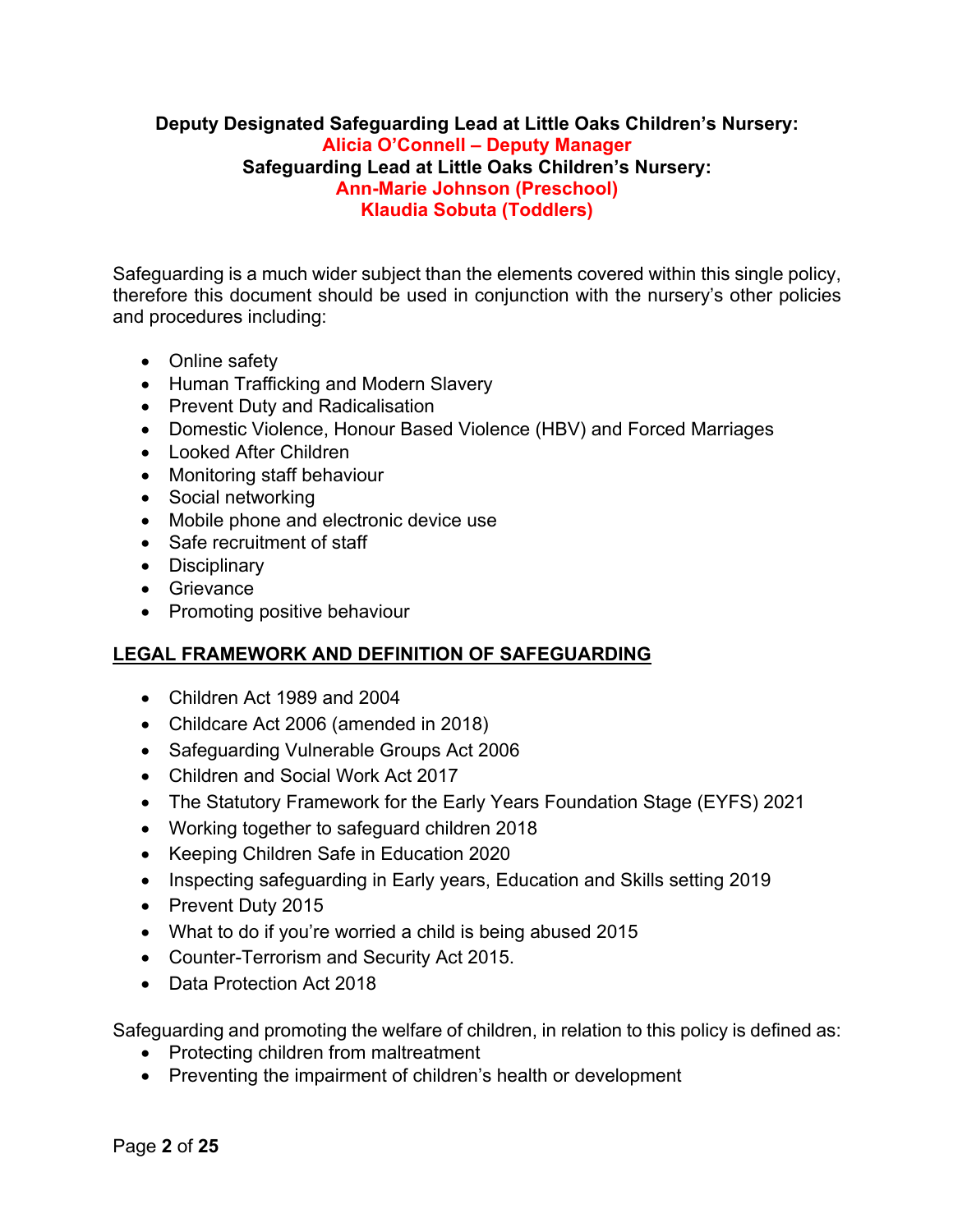- Ensuring that children are growing up in circumstances consistent with the provision of safe and effective care
- Taking action to enable all children to have the best outcomes.

*(Definition taken from the HM Government document 'Working Together To Safeguard Children 2018).*

# **POLICY INTENTION**

To safeguard children and promote their welfare we will:

- Create an environment to encourage children to develop a positive self-image
- Provide positive role models and develop a safe culture where staff are confident to raise concerns about professional conduct
- Ensure all staff are able to identify the signs and indicators of abuse, including the softer signs of abuse, and know what actions to take
- Encourage children to develop a sense of independence and autonomy in a way that is appropriate to their age and stage of development
- Provide a safe and secure environment for all children
- Promote tolerance and acceptance of different beliefs, cultures, and communities
- Help children to understand how they can influence and participate in decisionmaking and how to promote British values through play, discussion, and role modelling
- Always listen to children
- Provide an environment where practitioners are confident to identify where children and families may need intervention and seek the help they need
- Share information with other agencies as appropriate.

The nursery staff are aware that abuse does occur in our society, and we are vigilant in identifying signs of abuse and reporting concerns. Our practitioners have a duty to protect and promote the welfare of children. Staff working on the frontline with children and families are often the first people to identify a concern, observe changes in a child's behaviour or receive information relating to indicators of abuse. They may well be the first people in whom children confide information that may suggest abuse or to spot changes in a child's behaviour which may indicate abuse.

Our prime responsibility is the welfare and well-being of each child in our care. As such we believe we have a duty to the children, parents, and staff to act quickly and responsibly in any instance that may come to our attention. This includes sharing information with any relevant agencies such as local authority services for children's social care, health professionals including health visitors or the police. All staff will work with other agencies in the best interest of the child, including as part of a multi-agency team, where needed.

The nursery aims to:

• Keep the child at the centre of all we do, providing sensitive interactions that develops and builds children's well-being, confidence and resilience. We support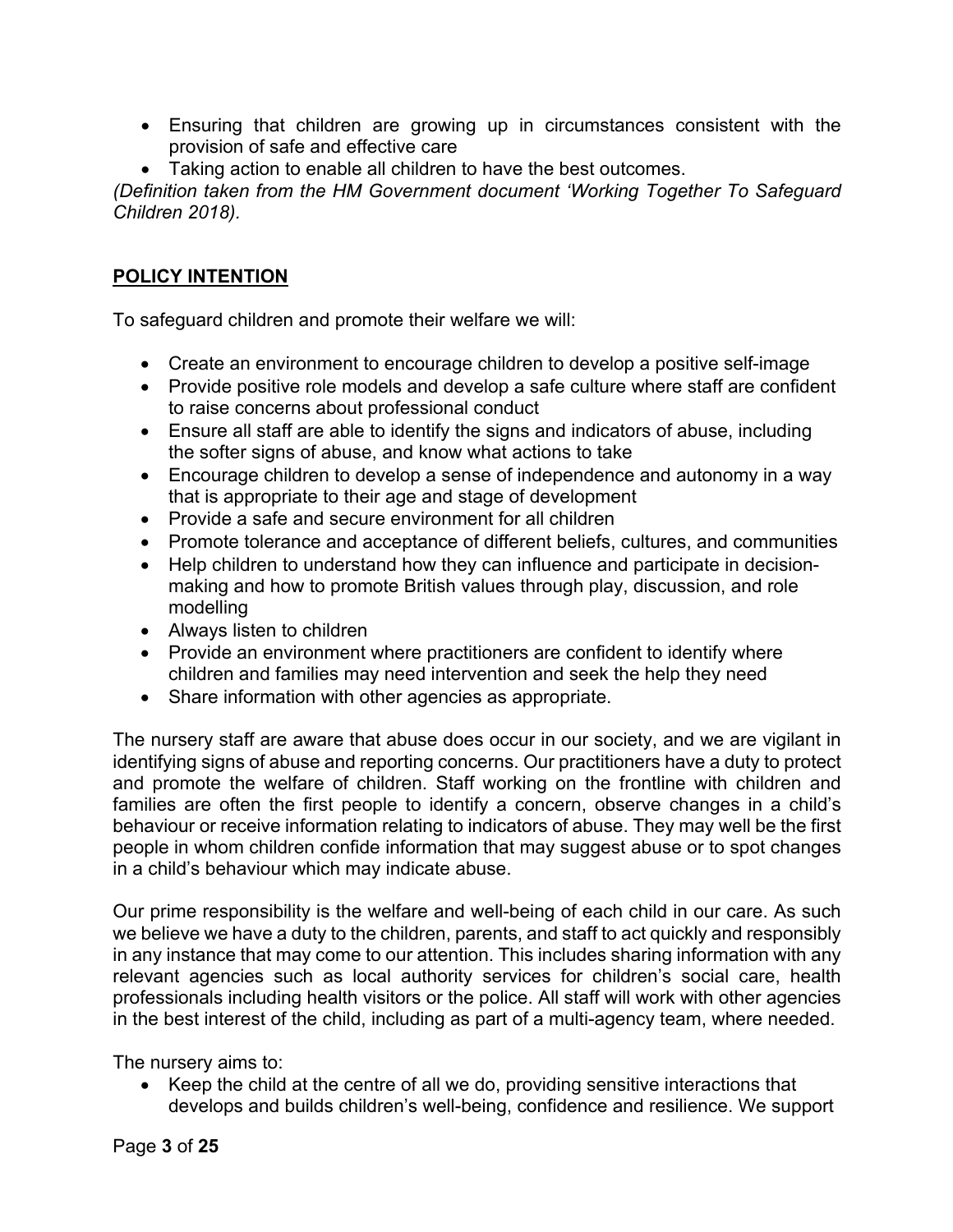children to develop an awareness of how to keep themselves safe, healthy and develop positive relationships.

- Ensure staff are trained right from induction to understand the safeguarding and child protection policy and procedures, are alert to identify possible signs of abuse (including the signs known as softer signs of abuse), understand what is meant by child protection and are aware of the different ways in which children can be harmed, including by other children (peer on peer) through bullying or discriminatory behaviour
- Be aware of the increased vulnerability of children with Special Educational Needs and Disabilities (SEND) isolated families and vulnerabilities in families including the impact of toxic trio on children and adverse childhood experiences  $(ACE's)$ .
- Ensure that all staff feel confident and supported to act in the best interest of the child, maintaining professional curiosity around welfare of children and share information and seek the help that the child may need at the earliest opportunity.
- Ensure that all staff are familiar and updated regularly with child protection training and procedures and kept informed of changes to local/national procedures, including thorough annual safeguarding newsletters and updates
- Make any child protection referrals in a timely way, sharing relevant information as necessary in line with procedures set out by Surrey County Council and Surrey Safeguarding Children Board (SSCB).
- Ensure that information is shared only with those people who need to know in order to protect the child and act in their best interest
- Keep the setting safe online, we refer to 'Safeguarding children and protecting professionals in early years settings: online safety considerations are use appropriate filters, checks and safeguards, monitoring access at all times and maintain safeguards around the use of technology by staff, parents and visitors in the setting.
- Ensure that children are never placed at risk while in the care of nursery staff
- Identify changes in staff behaviour and act on these as per the Staff Behaviour **Policy**
- Take any appropriate action relating to allegations of serious harm or abuse against any person working with children or living or working on the nursery premises including reporting such allegations to Ofsted and other relevant authorities including the local authority.
- Ensure parents are fully aware of our safeguarding and child protection policies and procedures when they register with the nursery and are kept informed of all updates when they occur
- Regularly review and update this policy with staff and parents where appropriate and make sure it complies with any legal requirements and any guidance or procedures issued by Surrey County Council and SSCB

We will support children by offering reassurance, comfort and sensitive interactions. We will devise activities according to individual circumstances to enable children to develop confidence and self-esteem within their peer group and support them to learn how to keep themselves safe.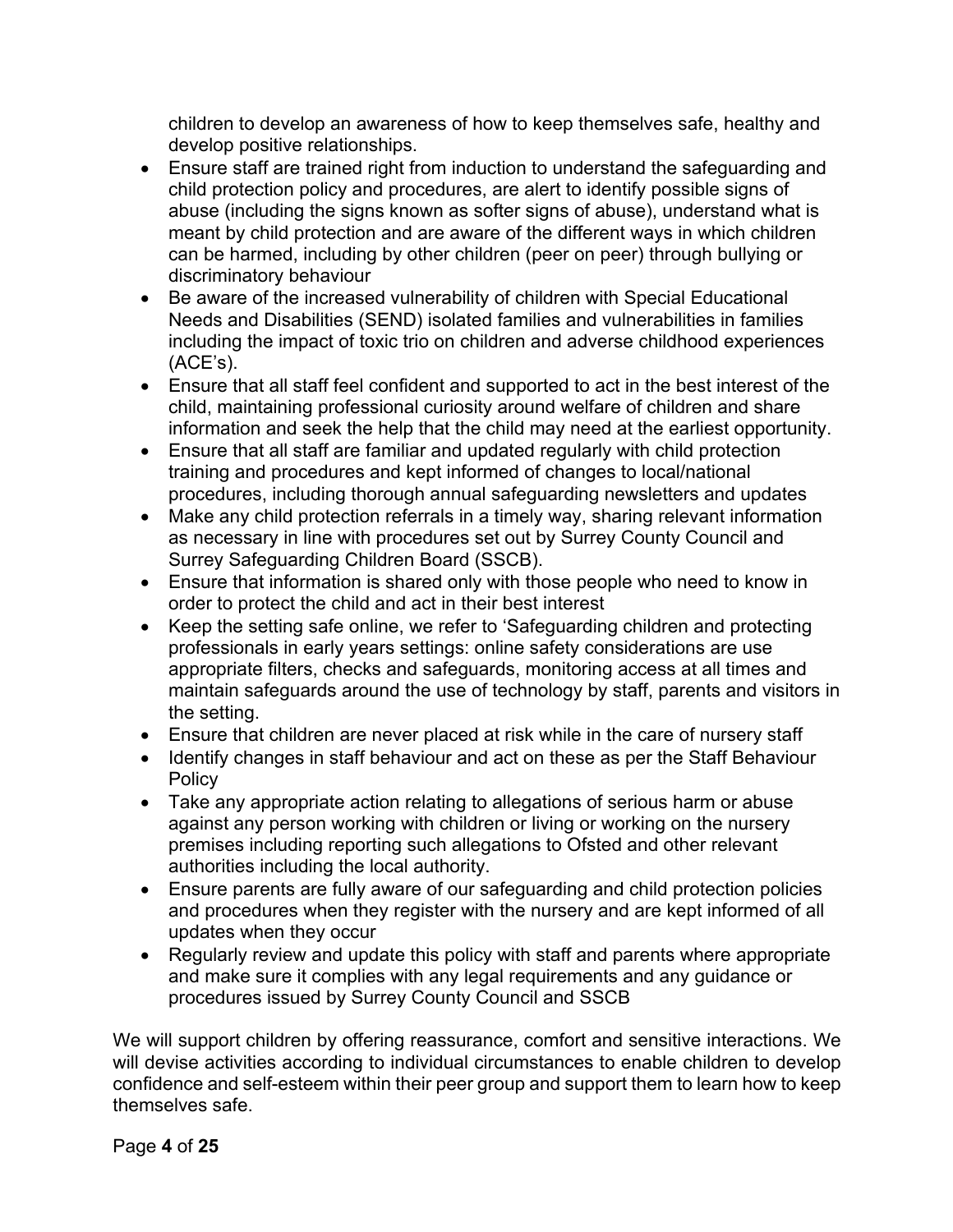# **EFFECTIVE FAMILY RESILIENCE AND SAFEGUARDING IN SURREY:**

# The Surrey Effective Family Resilience Windscreen



# Phone: 0300 470 9100

# Email: csmash@surreycc.gov.uk or csmash@surreycc.gcsx.gov.uk

for non-urgent queries

for confidential referrals

| Universal:                                                                                                                                                                                                                                                                  | <b>Early Help:</b>                                                                                                                                                                                                                                                                                                                        | <b>Targeted Help:</b>                                                                                                                                                                                                                                                                                                                                  | Specialist:                                                                                                                                                                                                                                                                    |
|-----------------------------------------------------------------------------------------------------------------------------------------------------------------------------------------------------------------------------------------------------------------------------|-------------------------------------------------------------------------------------------------------------------------------------------------------------------------------------------------------------------------------------------------------------------------------------------------------------------------------------------|--------------------------------------------------------------------------------------------------------------------------------------------------------------------------------------------------------------------------------------------------------------------------------------------------------------------------------------------------------|--------------------------------------------------------------------------------------------------------------------------------------------------------------------------------------------------------------------------------------------------------------------------------|
| Children and young people who make<br>good overall progress in most areas of<br>development and receive appropriate<br>universal services, such as health care<br>and education. They may also use leisure<br>and play facilities, housing or voluntary<br>sector services. | Children and young people whose needs<br>require some extra support. A single universal<br>or targeted service or two services are likely<br>to be involved; these services should work<br>together. A Team Around the Family meeting<br>to share information and agree an Early Help<br>Plan to support the child and family is helpful. | Vulnerable Children. Children and young people<br>whose needs are more complex. This refers to the<br>range, depth or significance of the needs. A<br>number of these indicators would need to be<br>present to indicate need at Level 3. More than<br>one service is involved, using a Team Around the<br>Family approach, Early Help Plan and a Lead | Children and young people whose<br>needs are complex and enduring and<br>cross many domains. More than one<br>service is normally involved, with a co-<br>ordinated multi-agency approach and a<br>Lead Professional, commonly in a non-<br>statutory role. At times statutory |
|                                                                                                                                                                                                                                                                             | No need for specialist services.                                                                                                                                                                                                                                                                                                          | Practitioner to co-ordinate multi-agency support.<br>Targeted Early Help can support at this level.                                                                                                                                                                                                                                                    | intervention may be required.                                                                                                                                                                                                                                                  |

# https://www.surreyscb.org.uk/

https://www.surreycc.gov.uk/people-and-community/family-information-service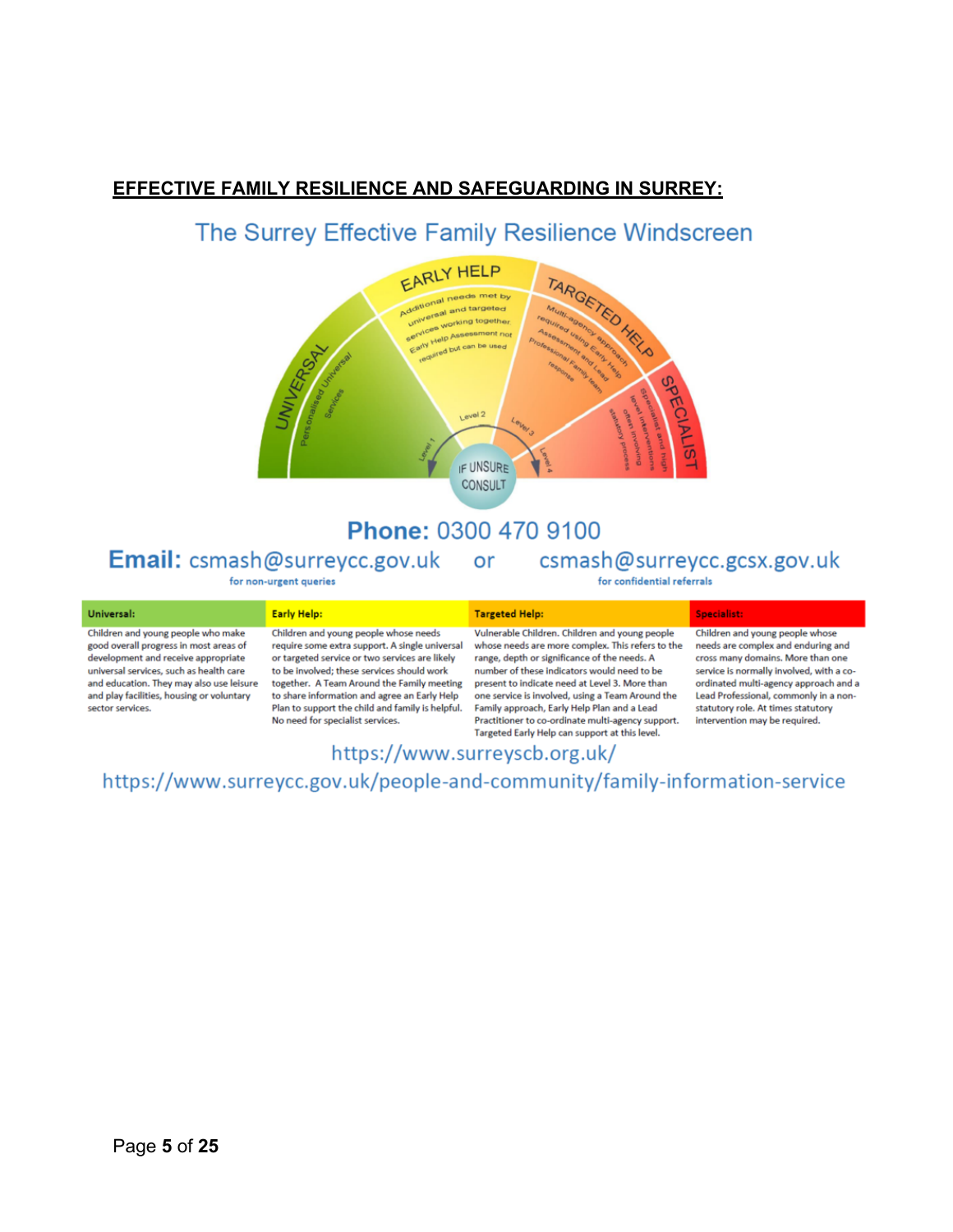In Surrey, our approach to safeguarding is changing. The aim is to work in true partnership with families and provide them with the help and support they need so that children can remain living safely within their families.

The Effective Family Resilience model is for everyone who works with children and young people and their families, whether in a statutory or voluntary capacity, and can be found here:

#### https://www.surreyscb.org.uk/wp-content/uploads/2018/12/Effective-family-resilience-SSCB-Final-March-2019.pdf

The Early Help approach will be called "Family Resilience" and the Social Work practice model will be called "Family Safeguarding". Within this, four levels of need have been identified as shown in the above windscreen.

#### **SURREY CHILDREN'S SPA (SINGLE POINT OF ACCESS)**

The Surrey Children's SPA is the umbrella term for the front door to support, information and advice for residents, families and those who work with children in Surrey. The SPA is the conduit for access to services at Level 3 and 4 of Effective Family Resilience, it also provides direct information, advice and guidance to residents and people who work with children in Surrey about where and how to find the appropriate support for families. Surrey Children's Services are committed to children and their families receiving the right help at the right time and SPA will better enable Surrey to fulfil this commitment.

All requests for support and contacts with SPA will be directed through the contact centre to the Children's Request for Support team. The team will perform initial triage on all contact from members of the public and professionals. Where contact details clearly indicate that a response is required from a specific team they will send the service request to the appropriate team to respond.

# **CHILD PROTECTION CONULSTATON LINE FOR EARLY YEARS SETTINGS:**

The aim of the Child Protection Consultation line is to support Schools and Early Years Settings to ensure we are able to direct you to the most appropriate service that can meet the child and family's needs.

If you are unsure that a child or family in your setting warrants a child protection request for support and would like to discuss your concerns, please contact the Child Protection Consultation Line before completing the Request for Support Form. This will enable families to receive the most appropriate support in a timely manner.

The Consultation line staff will give advice only. If they advise a request for support is required, they will record this on the child's record and the referrers call will be forwarded to the Contact Centre. If they advise Early Help support, they will note the same on the child's record and forward to Early Help Services. The referrer should note on the Request for Support form that a consultation has taken place with the Consultation Line and that they were advised to make a child protection request for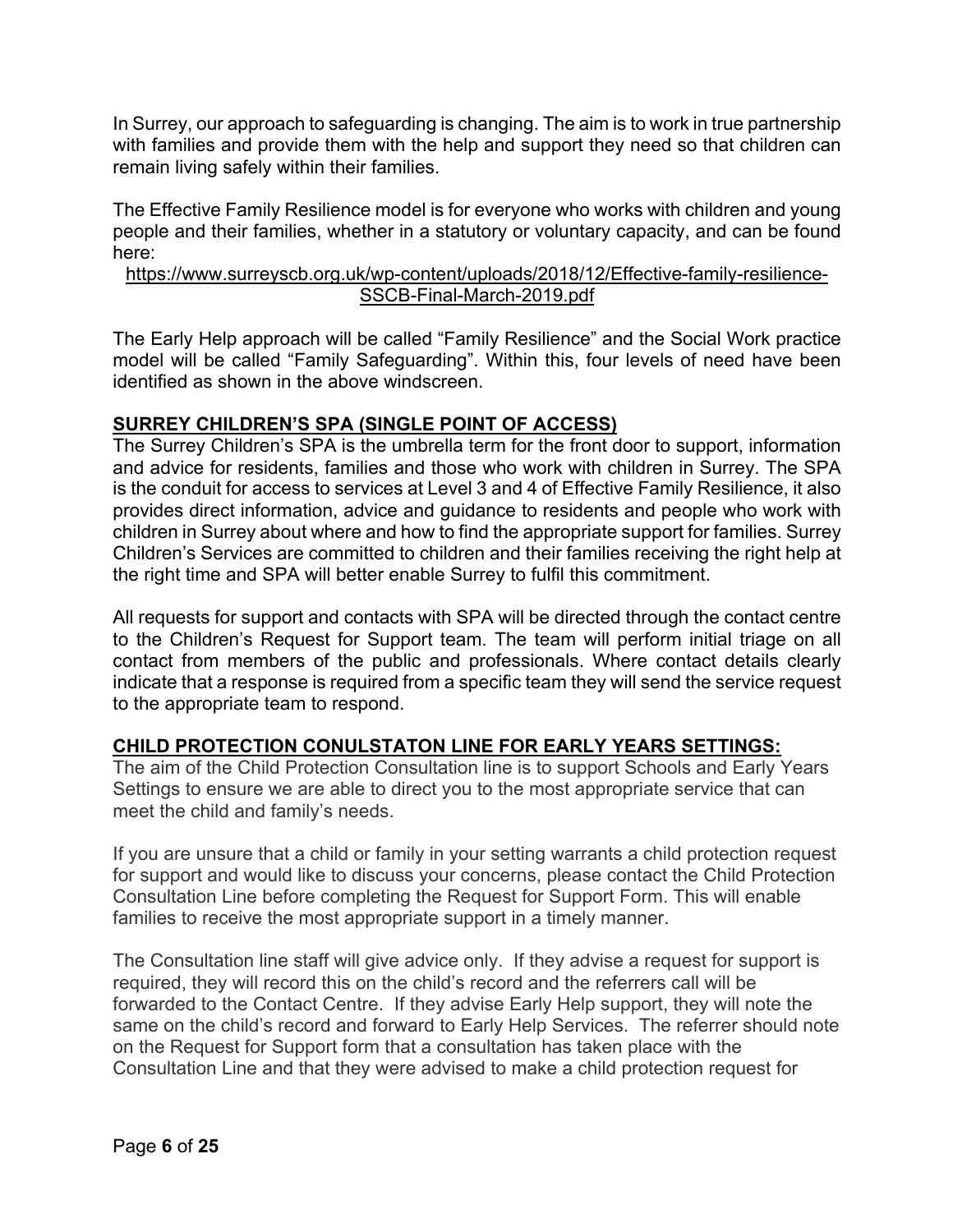support. This will enable the appropriate support to be given to the child and family in a timely manner.

The Consultation Line will expect that you continue to consult the Effective Family Resilience Guidance, Surrey Child Protection Procedures and your DSL.

#### **The Child Protection Consultation Line is operational between Monday and Friday, 9am to 5pm on 0300 470 9100 and select the consultation line option.**

# **PARENTAL CONSENT:**

The success of Effective Family Resilience model in Surrey is based on having strong relationships with families and we have to start this relationship in an open and transparent way. It is asked that everyone who seeks support for a family via the SPA has express consent from the parents (or Gillick competent young person) when submitting their request.

There will be some exceptional circumstances whereby to speak to the parents would likely cause harm to the child, and in such a situation, it is not expected that consent is sought.

When people request support from SPA, it is implicit that the family is not being "handed over", but that the request is for children's services to join the existing network around the family.

The signs and indicators listed below may not necessarily indicate that a child has been abused, but will help us to recognise that something may be wrong, especially if a child shows a number of these symptoms or any of them to a marked degree.

# **INDICIATORS OF CHILD ABUSE:**

- Failure to thrive and meet developmental milestones
- Fearful or withdrawn tendencies
- Unexplained injuries to a child or conflicting reports from parents or staff
- Repeated injuries
- Unaddressed illnesses or injuries
- Significant changes to behaviour patterns.

Softer signs of abuse as defined by National Institute for Health and Care Excellence (NICE) include:

Emotional states

- Fearful
- Withdrawn
- Low self-esteem

**Behaviour** 

• Aggressive

Page **7** of **25**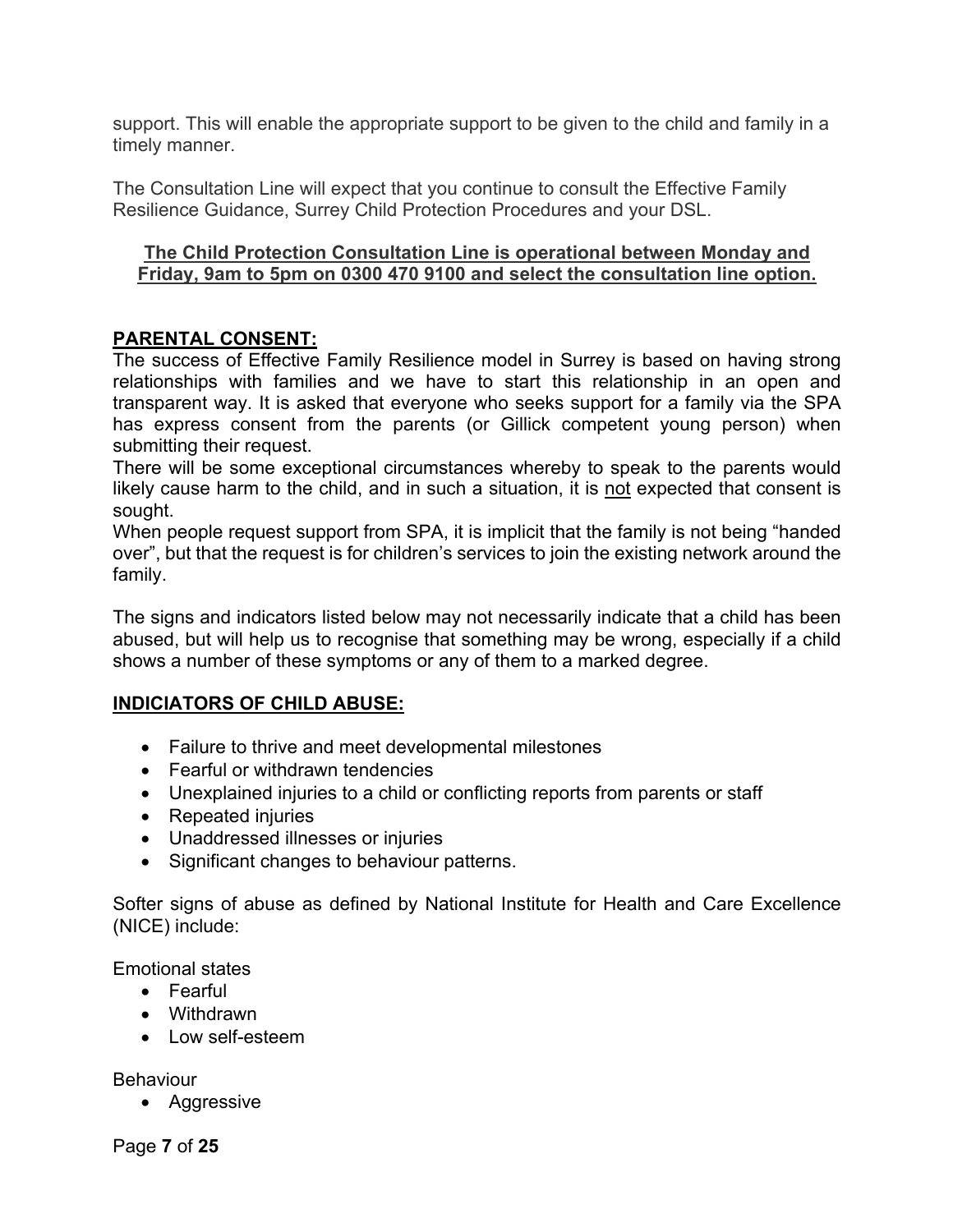• Oppositional habitual body rocking

Interpersonal behaviours

- Indiscriminate contact of affection seeking
- Over- friendliness to strangers including health care professionals
- Excessive clinginess, persistently resorting to gaining attention
- Demonstrating excessively 'good' behaviour to prevent or carer disapproval
- Falling to seek or accept appropriate comfort or affection from an appropriate person when signifyingly distressed
- Coercive controlling behaviour towards parents or carers
- Lack of ability to understand and recognise emotions
- Very young children showing excessive comforting behaviours when witnessing parental or carer distress

# **TYPES OF ABUSE:**

Abuse and neglect are forms of maltreatment of a child. Somebody may abuse or neglect a child by harming them or by failing to act to prevent harm. Children may be abused within a family, institution or community setting by those known to them or a stranger. This could be an adult or adults, another child or children.

*What to do if you're worried a child is being abused (advice for practitioners) 2015.*

#### **PEER ON PEER ABUSE:**

We are aware that peer on peer abuse does take place, so we include children in our policies when we talk about potential abusers. This may take the form of bullying, physically hurting another child, emotional abuse, or sexual abuse. We will report this in the same way as we do for adults abusing children and will take advice from the appropriate bodies on this area to support for both victim and the perpetrator, as they could also be a victim of abuse. We know that children who develop harmful sexual behaviour have often experienced abuse and neglect themselves.

#### **PHYSICAL ABUSE:**

A form of abuse which may involve hitting, shaking, throwing, poisoning buring or scalding, drowning, suffocating, or otherwise causing physical harm to a child. Physical harm may also be caused when a parent or carer fabricates symptoms or deliberately induces, illness in a child. These are not usual childhood injuries and should always be logged and discussed with the DSL or the Deputy DSL, according to who is on duty at the time.

All children can suffer injures during their early years as they explore and develop. If an explanation of how a child received their injury itself or if a child's injures are a regular occurrence or there is a pattern to their injuries, then we will report our concerns.

Action needs to be taken if staff have reason to believe that there has been a physical injury to a child, including deliberate poisoning, where there is definite knowledge or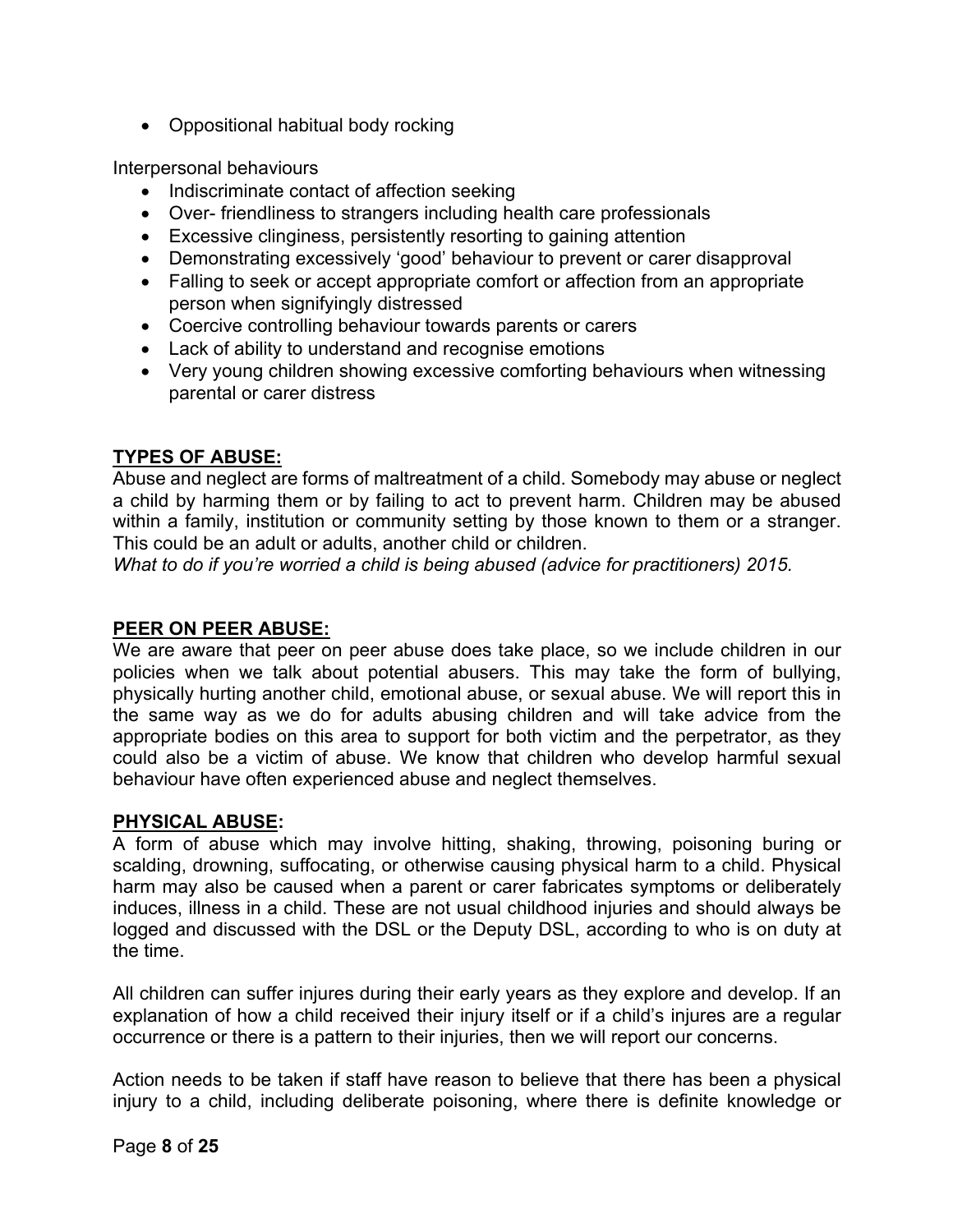reasonable suspicion that the injury was inflicted or knowingly not prevented. These symptoms may include bruising or injuries in an area that is not usual for a child, e.g. fleshy parts of the arms and legs, back, wrists, ankles and face.

Many children will have cuts and grazes from normal childhood injuries. These should also be logged and discussed with the nursery management.

### **FABRICATED ILLNESS**

Physical harm may also be caused when a parent or carer fabricates the symptoms of or deliberately induces, illness in a child. The parent or carer may seek out unnecessary medical treatment or investigation they may exaggerate a real illness and symptoms or deliberately induce an illness though posing with medication or other substances or they may interfere with medical treatments. Fabricated illness is a form of physical abuse, and any concerns will be reported, in line with our safeguarding procedures.

# **FEMALE GENITAL MUTILIATION / "CUTTING":**

FGM can also be know as Female Genital Cutting. FGM is a procedure where the female genital organs are injured or changed and there is no medical reason for this. It is frequently a very traumatic and violent act of the victim and can cause harm in may ways. The practise can cause serve pain and there may be immediate and/or long-term health consequences, including mental health problems, difficulties in childbirth, causing danger to the child and mother and/or death (definition taken from the Multi-agency statutory guidance on Female Genital Mutilation)

The procedure may be carried out shortly after birth and during childhood as well as adolescence, just before marriage during a woman's first pregnancy and varies widely according to the community.

FGM is a child abuse and is illegal in the UK. It can be extremely dangerous and can cause:

- Serve pain
- Shock
- Bleeding
- Infection such as tetanus, HIV and hepatitis B and C
- Organ damage
- Blood loss and infections
- Death in some cases

Any concerns about a child or family will be reported to children's social care team in the same way as other types of physical abuse. We have a mandatory duty to report to police any case where an act of FGM (Female genital mutilation) appears to have been carried out on a girl under the age of 18.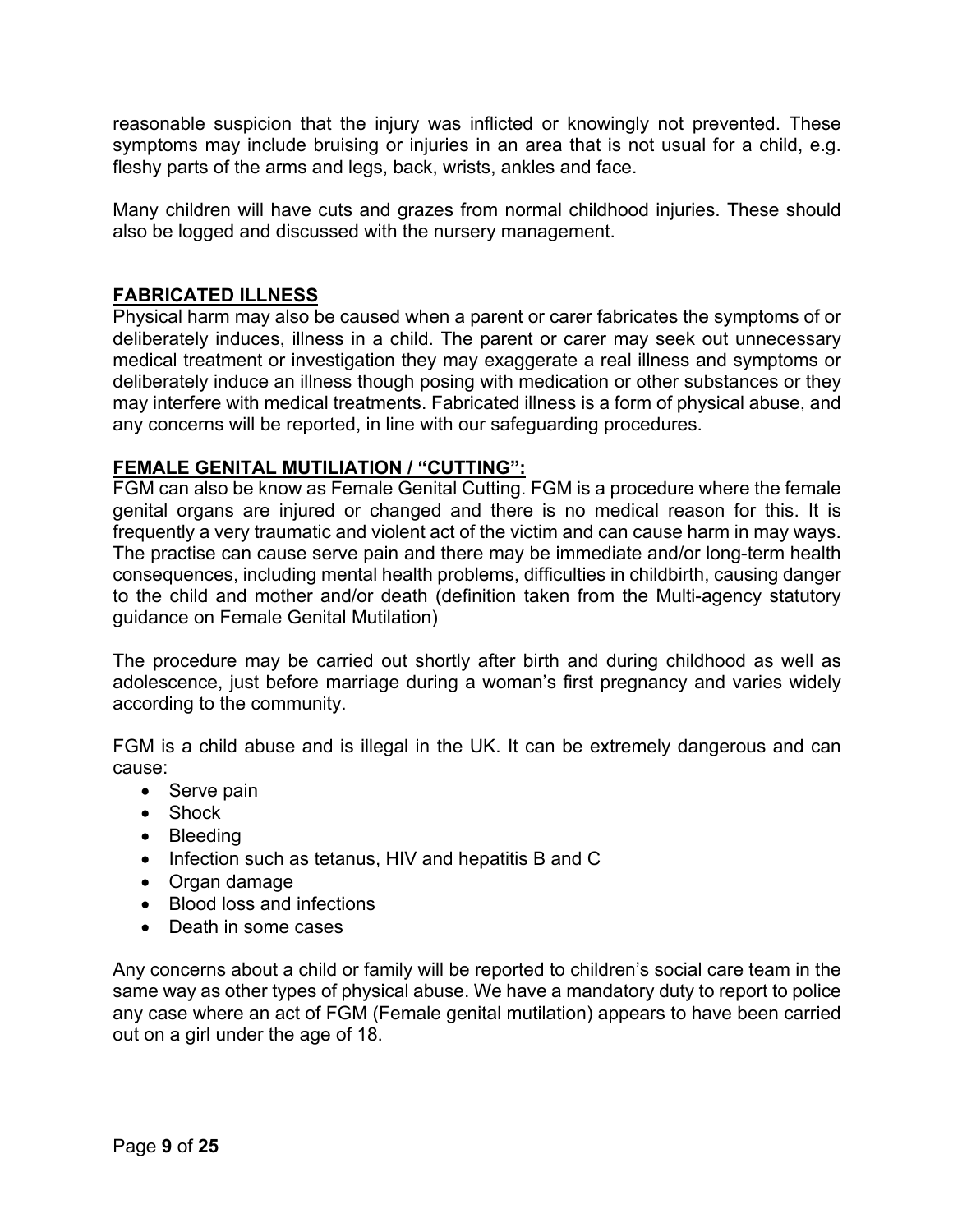All staff at Little Oaks Children's Nursery will undertake mandatory e-learning with Noddle now on Female Genital Mutilation within the first 12 weeks of employment. This learning is refreshed every three years.

### **BREAST IRONING:**

Breast ironing also known as "breast flattening" is the process where young girls' breasts are ironed, massaged and/or pounded down through the use of hard or heated objects in order for the breasts to disappear or delay the development of the breasts entirely.

It is believed that by carrying out this act, young girls will be protected from harassment, rape, abduction and early forced marriage. Although this is unlikely to happen to children in the nursery due to their age, we will ensure any signs of this in young adults or older children are followed up using the usual safeguarding referral process.

Breast ironing/flattening is a form of physical abuse and can cause serious health issues such as:

- Abscesses
- Cysts
- Itching
- Tissue damage
- Infection
- Discharge of milk
- Dissymmetry of the breasts
- Severe fever

Any concerns about a child or family, will be reported to the children's social care team in the same way as other types of physical abuse.

#### **SEXUAL ABUSE:**

Sexual abuse involves forcing, or enticing, a child or young person to take part in sexual activities, not necessarily involving a high level of violence, whether or not the child is aware of what is happing. The actives may involve physical contact, including assault by penetration (for example, rape or oral sex) or non-penetrative acts such as masturbation, kissing, rubbing, and touching outside of clothing. They may also include non-contact activities such as involving children in looking at, or in the production of sexual images watching sexual activities, encouraging children to behave in sexually inappropriate ways or grooming a child in preparation for abuse. Sexual abuse can take place online and technology can be used to facilitate offline abuse. Adult's males do not solely perpetrate sexual abuse woman can also commit acts of sexual abuse as can other children.

Action needs be taken if the staff member has witnessed an occasion(s) where a child indicated sexual activity through words, play, drawing, had an excessive preoccupation with sexual matters or had an inappropriate knowledge of adult sexual behaviour or language. This may include acting out sexual activity on dolls/toys or in the role play area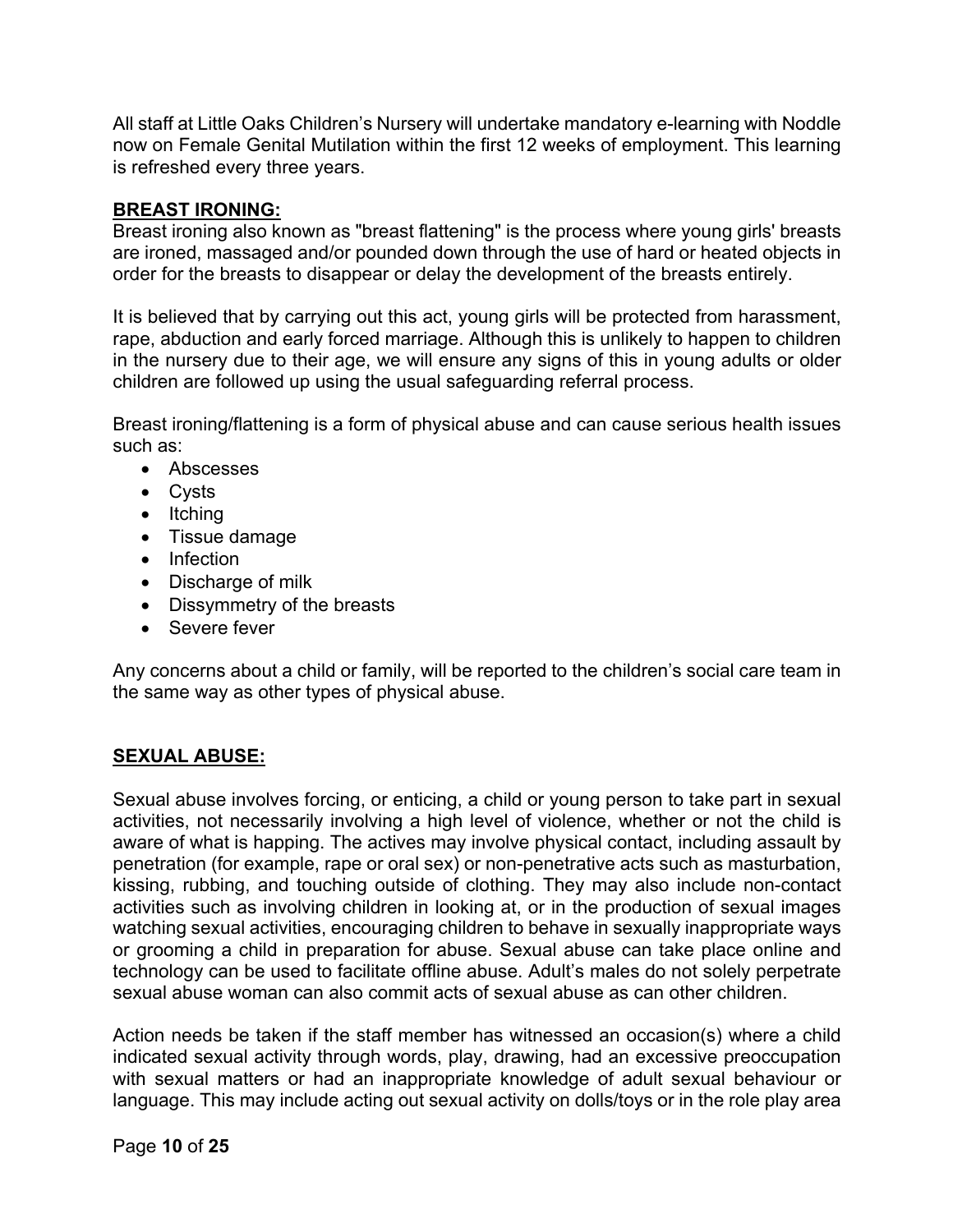with their peers, drawing pictures that are inappropriate for a child, talking about sexual activities or using sexual language or words. The child may become worried when their clothes are removed, e.g. for nappy changes.

If a child is being sexually abused staff may observe both emotional and physical symptoms.

Emotional signs

- Being overly affectionate or knowledge in a sexual way inappropriate to the child's age
- Personality changes such as becoming insecure or clingy
- Regressing to younger behaviour patterns such as a thumb sucking or brining out discarded cuddly toys
- Sudden loss o appetite or compulsive eating
- Being isolated or withdrawn
- Inability to concentrate
- Lack of trust or fear of someone they know well, such as not wanting to be alone with a carer
- Becoming worried about clothing being removed
- Suddenly drawing sexually explicit pictures or acting out actions inappropriate for their age
- Using sexually explicit language

Physical sings:

- Bruises
- Bleeding, discharge, pains, or soreness in their genital or anal area
- Sexually transmitted infections
- Pregnancy

Any concerns about a child or family will be reported to the children social care team.

# **CHILD SEXUAL EXPLOITATION: (CSE)**

Keeping Children Safe in Education (2020) describes CSE as: where an individual or group takes advantage of an imbalance of power to coerce, manipulate or deceive a child into sexual activity (a) in exchange for something the victim needs or wants, and/or (b) for the financial advantage or increased status of the perpetrator or facilitator. The victim may have been sexually exploited even if the sexual activity appears consensual. CSE does not always involve physical contact; it can also occur using of technology. CSE can affect any child or young person (male or female) under the age of 18 years, including 16 and 17 year olds who can legally consent to have sex. It can include both contact (penetrative and non-penetrative acts) and non-contact sexual activity and may occur without the child or young person's immediate knowledge (e.g. through others copying videos or images they have created and posted on social media).

Signs and indicators may include:

• Physical injuries such as bruising or bleeding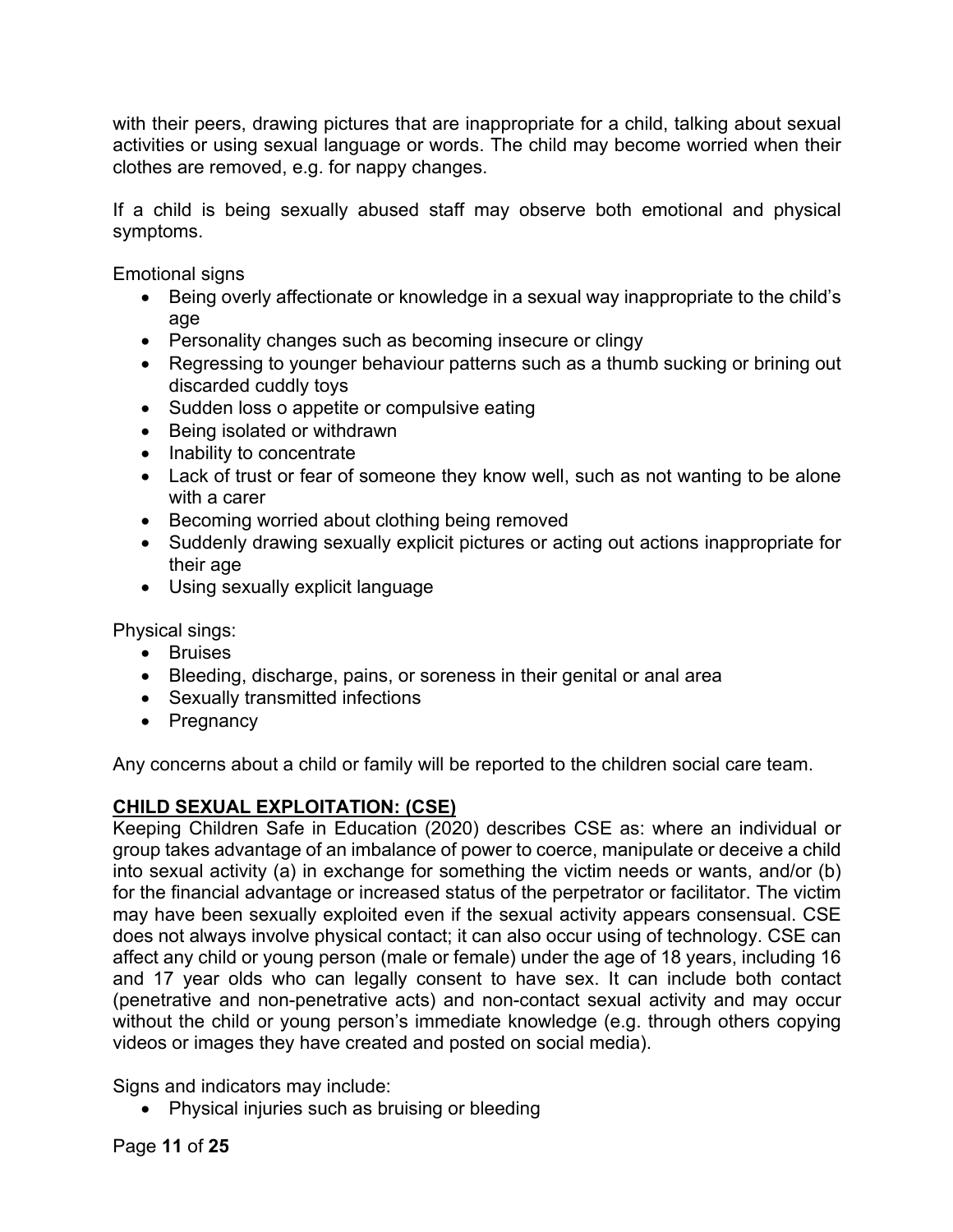- Having money or gifts they are unable to explain
- Sudden changes in their appearance
- Becoming involved in drugs or alcohol, particularly if you suspect they are being supplied by older men or women
- Becoming emotionally volatile (mood swings are common in all young people, but more severe changes could indicate that something is wrong)
- Using sexual language that you wouldn't expect them to know
- Engaging less with their usual friends
- Appearing controlled by their phone
- Switching to a new screen when you come near the computer
- Nightmares or sleeping problems
- Running away, staying out overnight, missing school
- Changes in eating habits
- Talk of a new, older friend, boyfriend, or girlfriend
- Losing contact with family and friends or becoming secretive
- Contracting sexually transmitted diseases.

If we have concerns we will follow the same procedures as for other concerns and we will record and refer as appropriate.

All staff at Little Oaks Children's Nursery will undertake mandatory e-learning Child Sexual Exploitation (CSE) within the first 12 weeks of employment. This learning is refreshed every three years.

# **CHILD CRIMINAL EXPLOITATION (CCE)**

CCE is where an individual or group takes advantage of an imbalance of power to coerce, control, manipulate or deceive a child into any criminal activity (a) in exchange for something the victim needs or wants, and/or (b) for the financial or other advantage of the perpetrator or facilitator and/or (c) through violence or the threat of violence. The victim may have been criminally exploited even if the activity appears consensual. CCE does not always involve physical contact; it can also occur through the use of technology.

CCE can include children being forced to work in cannabis factories, being coerced into moving drugs or money across the country forced to shoplift or pickpocket, or to threaten other young people. Some of the following can be indicators of CCE:

- Children who appear with unexplained gifts or new possessions;
- Children who associate with other young people involved in exploitation;
- Children who suffer from changes in emotional well-being;
- Children who misuse drugs and alcohol;
- Children who go missing for periods of time or regularly come home late; and
- Children who regularly miss school or education or do not take part in education.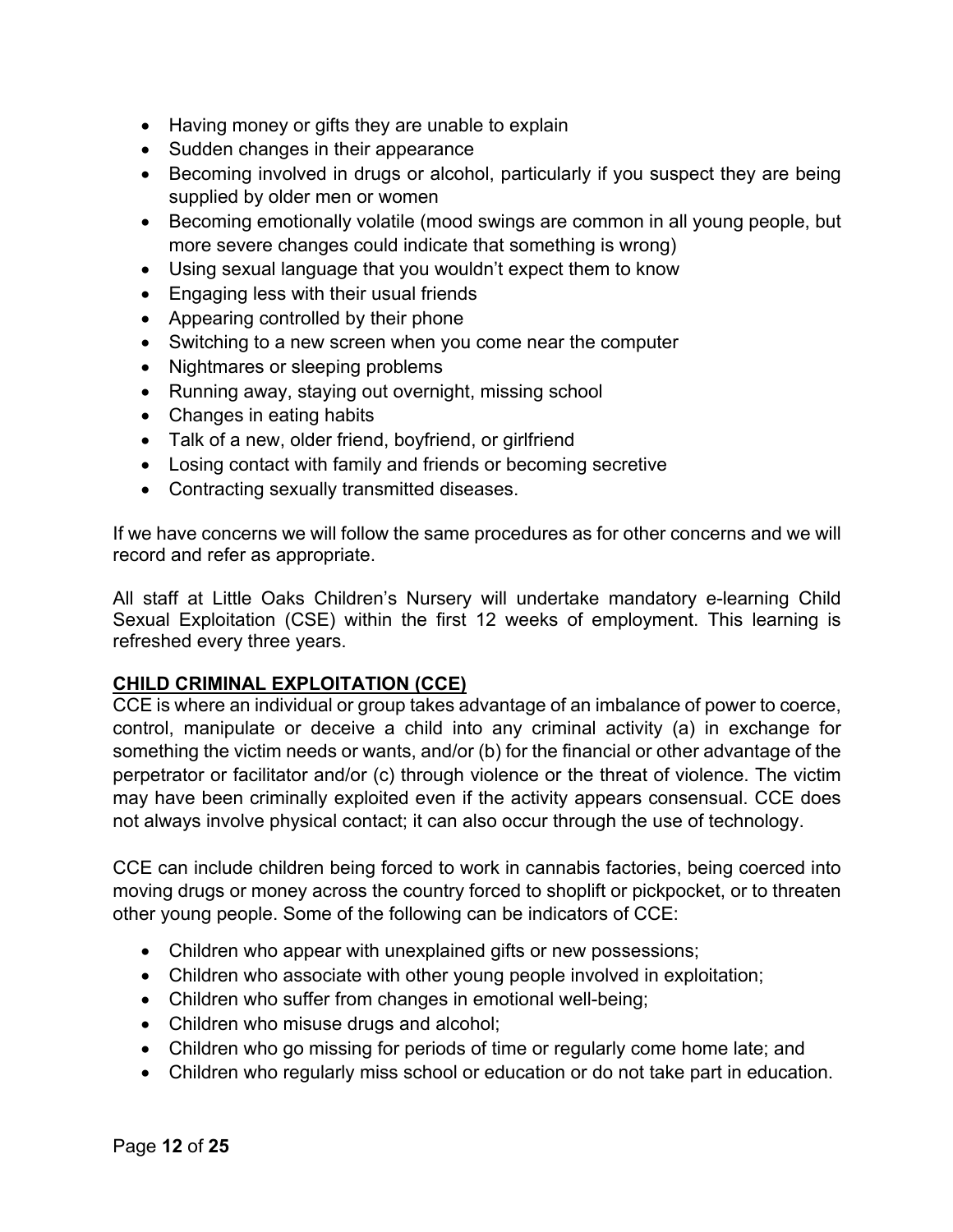If staff have any concerns regarding CSE or CCE, they will be reported it to the Nursery Management team.

#### **EMOTIONAL ABUSE:**

Working Together to Safeguard Children (2018) defines emotional abuse as 'the persistent emotional maltreatment of a child such as to cause severe and persistent adverse effects on the child's emotional development'. It may involve conveying to a child that they are worthless or unloved, inadequate, or valued only insofar as they meet the needs of another person.

It may include not giving the child opportunities to express their views, deliberately silencing them or 'making fun' of what they say or how they communicate. It may feature age or developmentally inappropriate expectations being imposed on children. These may include interactions that are beyond a child's developmental capability, as well as overprotection and limitation of exploration and learning, or preventing the child participating in normal social interaction. It may involve seeing or hearing the ill-treatment of another. It may involve serious bullying (including cyber bullying), causing children frequently to feel frightened or in danger, or the exploitation or corruption of children. Some level of emotional abuse is involved in all types of maltreatment of a child, though it may occur alone.

Signs and indicators may include:

- Physical, mental and emotional development lags
- Sudden speech disorders
- Overreaction to mistakes
- Extreme fear of any new situation
- Neurotic behavior (rocking, hair twisting, self-mutilation)
- Extremes of passivity or aggression
- Appear unconfident or lack self-assurance.

Action will be taken if the staff member has reason to believe that there is a severe, adverse effect on the behaviour and emotional development of a child, caused by persistent or severe ill treatment or rejection. Children may also experience emotional abuse through witnessing domestic abuse and alcohol and drug misuse by adults caring for them.

# **NEGLECT:**

Working Together to Safeguard Children (2018) defines Neglect as 'the persistent failure to meet a child's basic physical and/or psychological needs, likely to result in the serious impairment of the child's health or development'. Neglect may occur during pregnancy as a result of maternal substance abuse. Once a child is born, neglect may involve a parent or carer failing to:

a. Provide adequate food, clothing and shelter (including exclusion from home or abandonment)

b. Protect a child from physical and emotional harm or danger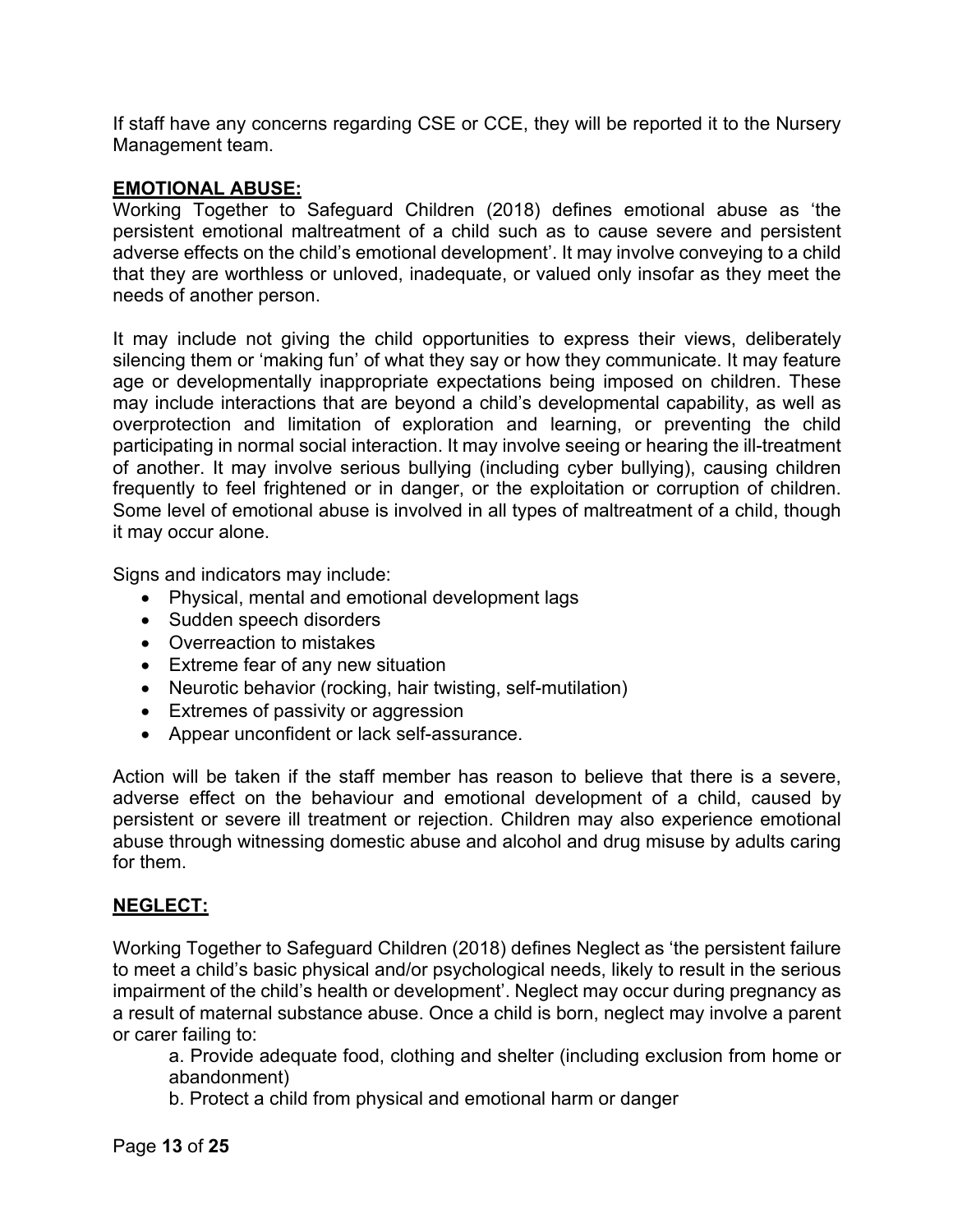- c. Ensure adequate supervision (including the use of inadequate caregivers)
- d. Ensure access to appropriate medical care or treatment.

It may also include neglect of, or unresponsiveness to, a child's basic emotional needs.

Signs may include a child persistently arriving at nursery unwashed or unkempt, wearing clothes that are too small (especially shoes that may restrict the child's growth or hurt them), arriving at nursery in the same nappy they went home in or a child having an illness or identified special educational need or disability that is not being addressed by the parent. A child may also be persistently hungry if a parent is withholding food or not providing enough for a child's needs.

Neglect may also be shown through emotional signs, e.g. a child may not be receiving the attention they need at home and may crave love and support at nursery. In addition, neglect may occur through pregnancy as a result of maternal substance abuse.

Action will be taken if the staff member has reason to believe that there has been any type of neglect of a child.

#### **COUNTRY LINES**

The National Crime Agency (NCA) describe county lines as a term used to describe gangs and organised criminal networks involved in exporting illegal drugs from big cities into smaller towns, using dedicated mobile phone lines or other form of 'deal line.' Customers will live in a different area to where the dealers and networks are based, so drug runners are needed to transport the drugs and collect payment.

Offenders will often use coercion, intimidation, violence (including sexual violence) and weapons to ensure compliance of victims. Children can be targeted and recruited into county lines in a number of locations including schools, further and higher educational institutions, pupil referral units, special educational needs schools, children's homes and care homes.

Signs and indicators to be aware of include:

- Changes in the way young people you might know dress
- Unexplained, sometimes unaffordable new things (e.g. clothes, jewellery, cars etc.)
- Missing from home or schools and/or significant decline in performance
- New friends or relationships with those who don't share any mutual friendships with the victim or anyone else
- May be carrying a weapon
- Receiving more texts or calls than usual
- Sudden influx of cash, clothes or mobile phones
- Unexplained injuries
- Significant changes in emotional well-being
- Young people seen in different cars/taxis driven by unknown adults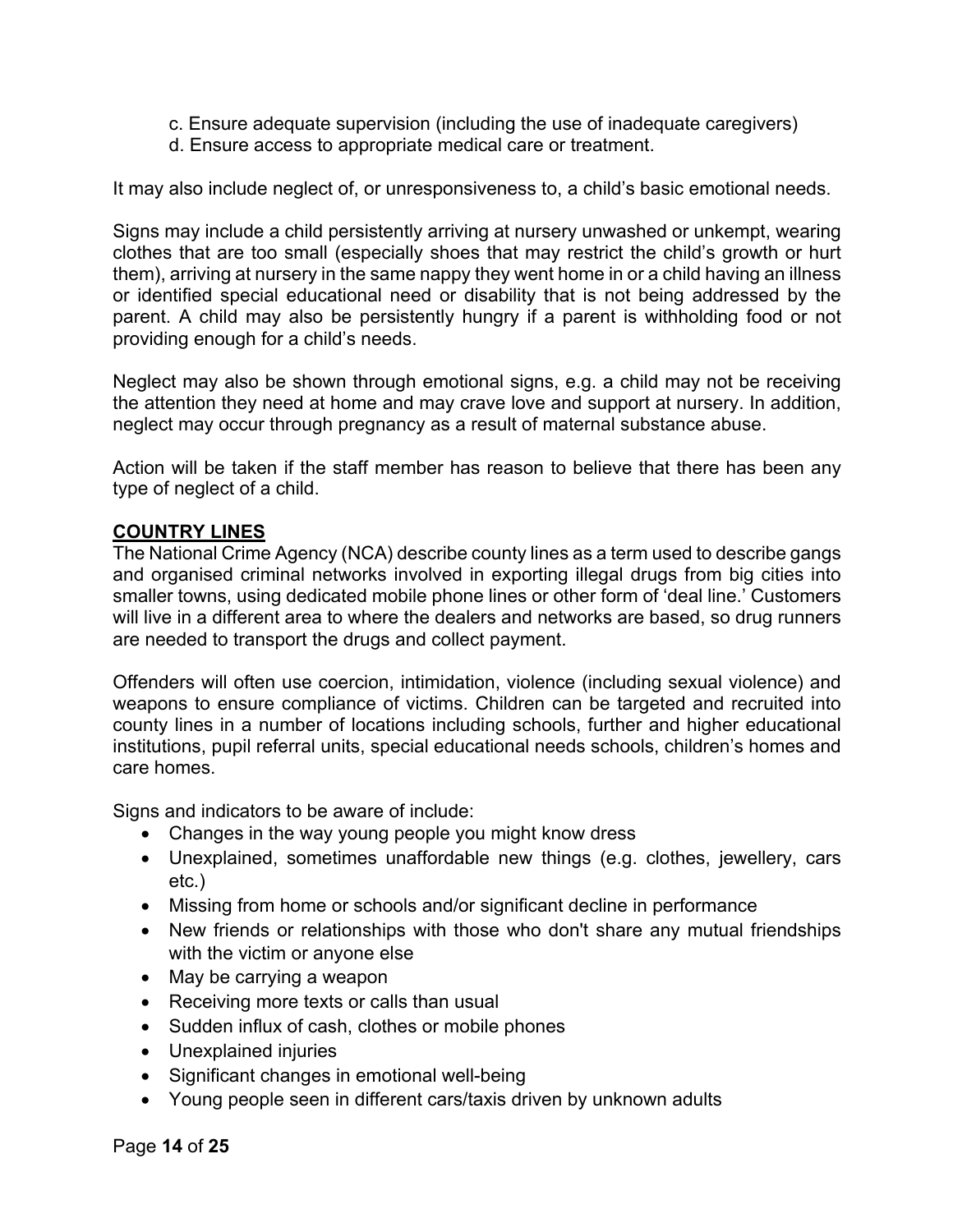- Young people seeming unfamiliar with your community or where they are
- Truancy, exclusion, disengagement from school
- An increase in anti-social behaviour in the community
- Unexplained injuries
- Gang association or isolation from peers or social networks.

#### **CUCKOOING**

Cuckooing is a form of county lines crime in which drug dealers take over the home of a vulnerable person in order to criminally exploit them as a base for drug dealing, often in multi-occupancy or social housing properties. Signs that this is happening in a family property may be an increase in people entering or leaving the property, an increase in cars or bikes outside the home; windows covered or curtains closed for long periods, family not being seen for extended periods; signs of drug use or an increase in anti-social behaviour at the home. If we recognise any of these signs, we will report our concerns as per our reporting process.

If staff have any concerns regarding county lines/cuckooing they will be reported to Nursery Management.

#### **CONTEXTUAL SAFEGUARDING**

As young people grow and develop they may be vulnerable to abuse or exploitation from outside their family. These extra-familial threats might arise at school and other educational establishments, from within peer groups, or more widely from within the wider community and/or online.

As part of our safeguarding procedures we will work in partnership with parents/carers and other agencies to work together to safeguard children and provide the support around contextual safeguarding concerns.

#### **DOMESTIC ABUSE / HONOUR BASED VIOLENCE / FORCED MARRIAGES:**

We look at these areas as a child protection concern. Please refer to the separate policy for further details on this.

# **EXTREMISM – THE PREVENT DUTY**

Under the Counter-Terrorism and Security Act 2015 we have a duty to safeguard at risk or vulnerable children under the Counter-Terrorism and Security Act 2015 to have "due regard to the need to prevent people from being drawn into terrorism and refer any concerns of extremism to the police (In Prevent priority areas the local authority will have a Prevent lead who can also provide support).

Children can be exposed to different views and receive information from various sources. Some of these views may be considered radical or extreme. Radicalisation is the way a person comes to support or be involved in extremism and terrorism. It's a gradual process so young people who are affected may not realise what's happening.

Radicalisation is a form of harm. The process may involve: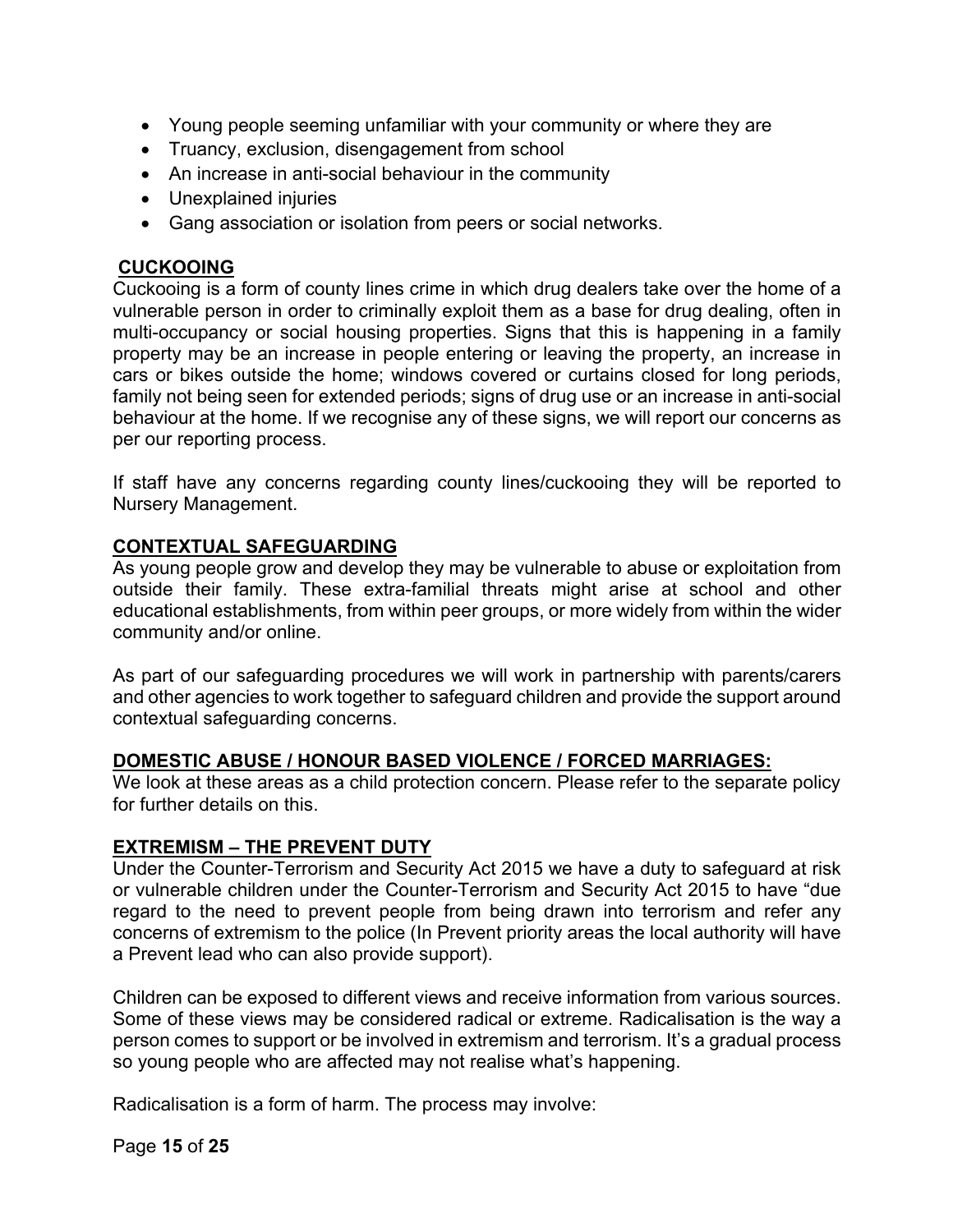- Being groomed online or in person
- Exploitation, including sexual exploitation
- Psychological manipulation
- Exposure to violent material and other inappropriate information
- The risk of physical harm or death through extremist acts

We have a Prevent Duty and Radicalisation policy in place. Please refer to this for specific details.

#### **ONLINE SAFETY**

We take the safety of our children very seriously and this includes their online safety. Please refer to the Online Safety policy for further details.

#### **HUMAN TRAFFICKING AND SALVERY**

Please refer to our Human Trafficking and Slavery policy for detail on how we keep children safe in this area.

#### **ADULT SEXUAL EXPLOITATION**

As part of our safeguarding procedures we will also ensure that staff and students are safeguarded from sexual exploitation.

#### **UP SKIRTING**

Up skirting involves taking a picture of someone's genitals or buttocks under their clothing without them knowing, either for sexual gratification or in order to humiliate, or distress, the individual. This is a criminal offence and any such action would be reported following our reporting procedures.

#### **CHILD ABUSE LINKED TO FAIITH OR BELIEF (CALFB)**

Child abuse linked to faith or belief (CALFB) can happen in families when there is a concept of belief in:

- Witchcraft and spirit possession, demons or the devil acting through children or leading them astray (traditionally seen in some Christian beliefs)
- The evil eye or djinns (traditionally known in some Islamic faith contexts) and dakini (in the Hindu context)
- Ritual or multi murders where the killing of children is believed to bring supernatural benefits, or the use of their body parts is believed to produce potent magical remedies
- Use of belief in magic or witchcraft to create fear in children to make them more compliant when they are being trafficked for domestic slavery or sexual exploitation.

This is not an exhaustive list and there will be other examples where children have been harmed when adults think that their actions have brought bad fortune.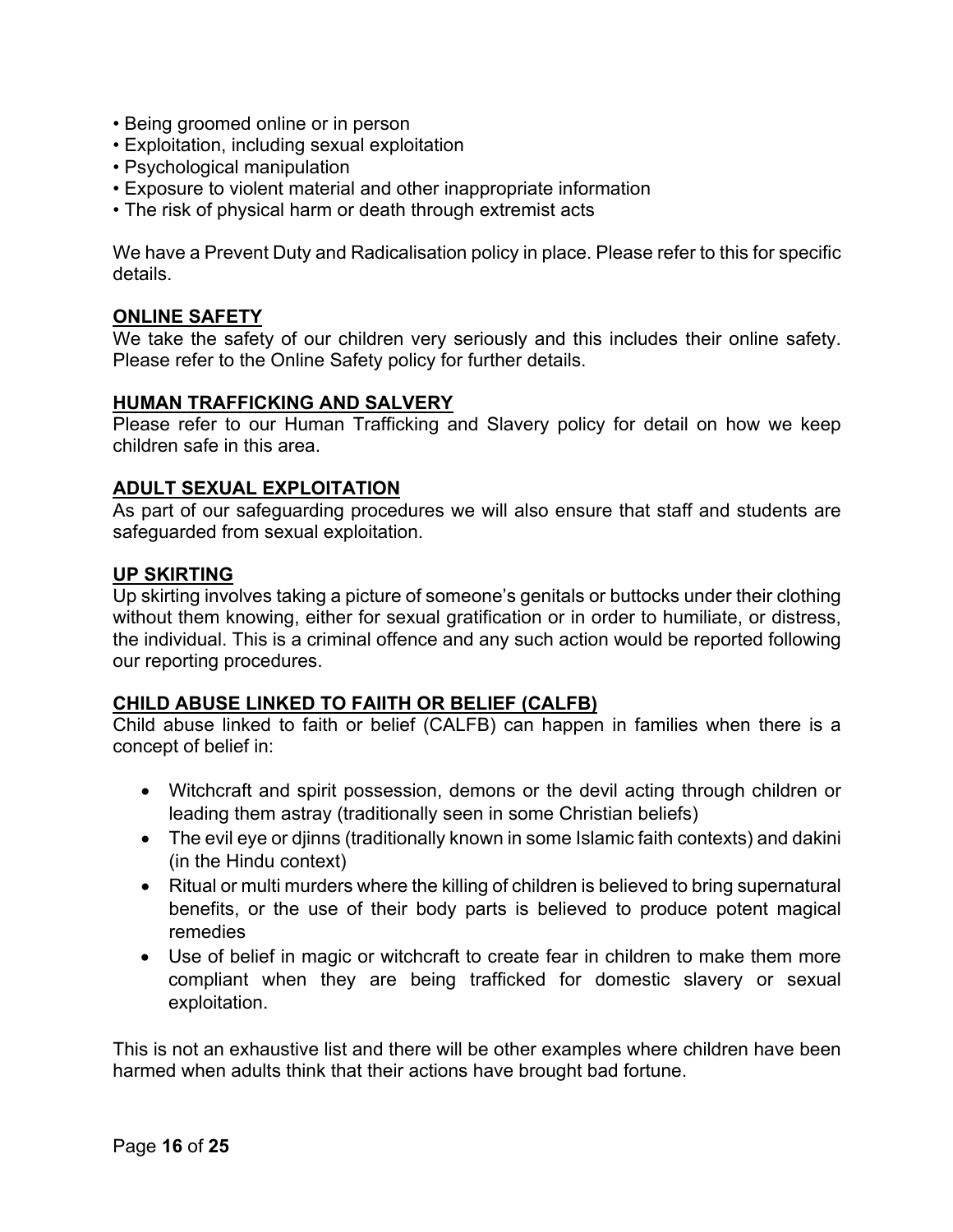# **REPORTING SAFEGUARDING CONCERNS:**

All staff have a responsibility to report safeguarding/child protection concerns and suspicions of abuse. These concerns will be discussed with the designated safeguarding lead (DSL) as soon as possible.

- Staff will report their concerns **within 60 minutes** to the DSL- Jade Holyoake (in the absence of the DSL they will be reported to the Deputy DSL – Alicia O'Connell)
- Any signs of marks/injuries to a child or information a child has given will be recorded and stored securely.
- Pre-existing injuries will be reported for management oversight **within 60 minutes** of form completion by parent/carer. Where appropriate, the child's version of events will always be sought and added to the form.
- If appropriate, any concerns/ or incidents will be discussed with the parent/carer, such discussions will be recorded and the parent will have access to these records on request
- If there are queries/concerns regarding the injury/information given then the following procedures will take place:

The Designated Safeguarding Lead (DSL) will:

- Contact the Children's Single Point of Access (SPA) to report concerns and seek advice (if it is believed a child is in immediate danger we will contact the police)
- Record the information and action taken relating to the concern raised
- Speak to the parents (unless advised not do so by SPA)
- The designated safeguarding lead will follow up with the SPA if they have not contacted the setting within the timeframe set out in Working Together to Safeguarding Children (2018). We will never assume that action has been taken.
- If our referral does not meet local authority threshold, but our concerns about the child remain, the DSL will gather more evidence and resubmit the referral with reference to the LSCB Professional Escalation Policy which can be found in the Office.

Keeping children safe is our highest priority and if, for whatever reason, staff do not feel able to report concerns to the DSL or deputy DSL they should call the Local Authority children's social care , the police or the NSPCC and report their concerns anonymously.

# **RESPONDING TO A SPONTANEOUS DISCLOSURE FROM A CHILD**

If a child starts to talk openly to a member of staff about abuse they may be experiencing, then staff will:

- Give full attention to the child or young person
- Keep body language open and encouraging
- Be compassionate, be understanding and reassure them their feelings are important using phrases such as 'you've shown such courage today'
- Take time and slow down: show respect, pause and will not interrupt the child let them go at their own pace
- Recognise and respond to their body language
- Show understanding and reflect back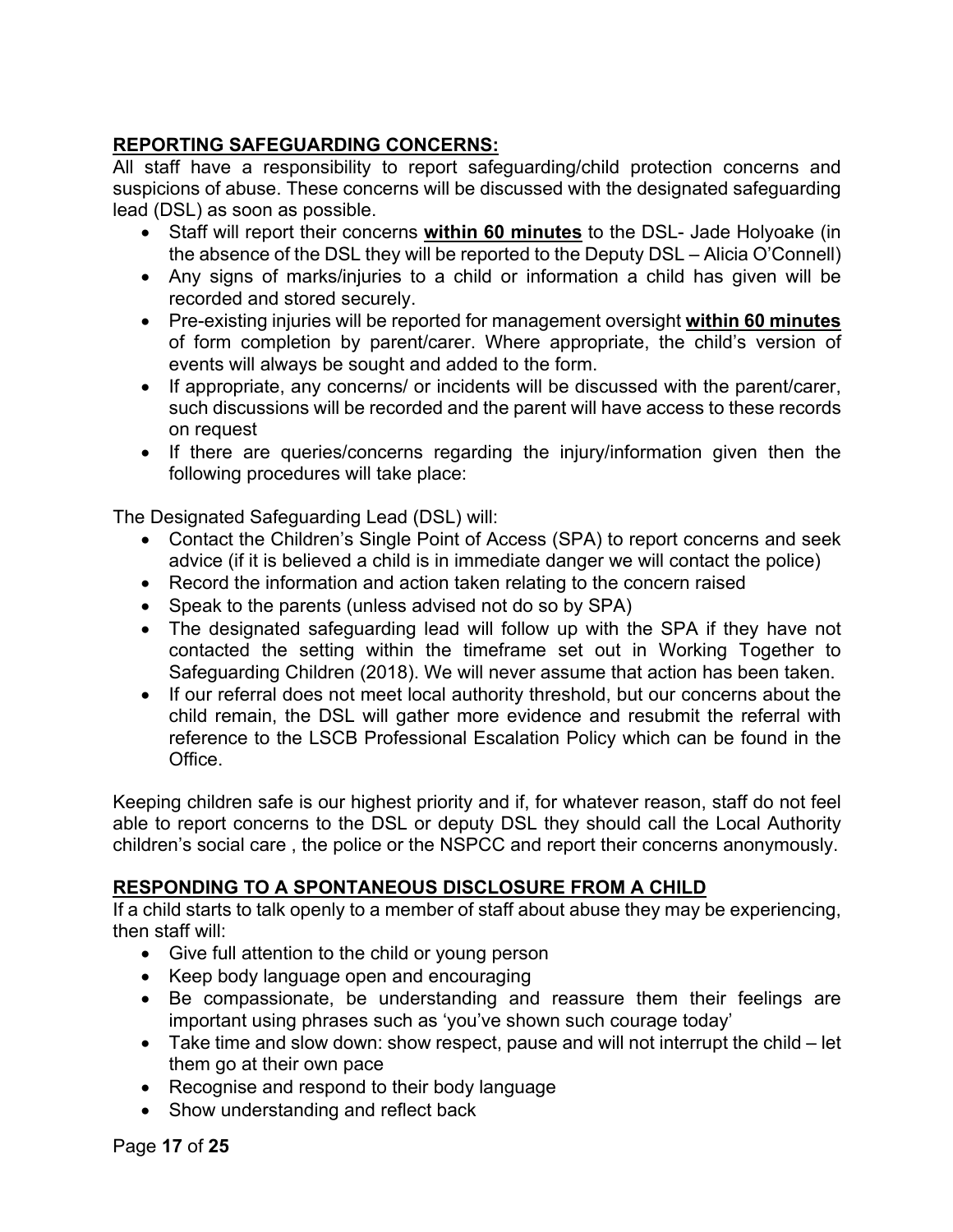- Make it clear you are interested in what the child is telling you
- Reflect back what they have said to check your understanding and use their language to show it's their experience
- Reassure the child that they have done the right thing in telling you. Make sure they know that abuse is never their fault
- Never talk to the alleged perpetrator about the child's disclosure. This could make things a lot worse for the child.

#### *(Information taken from NSPCC)*

Any disclosure will be reported to the nursery Management Team or DSL and will be referred to the local authority children's social care team immediately, following our reporting procedures.

#### **RECORDING SUSPICIONS OF ABUSE AND DISCLOSURESES**

Staff should make an objective record of any observation or disclosure, supported by the nursery manager or designated safeguarding lead (DSL). This record should include:

- Child's name
- Child's address
- Age of the child and date of birth
- Date and time of the observation or the disclosure, location
- Exact words spoken by the child (word for word) and non-verbal communication
- Exact position and type of any injuries or marks seen
- Exact observation of any incident including any concern was reported, with date and time; and the names of any other person present at the time
- Any discussion held with the parent(s) (where deemed appropriate).

These records should be signed by the person reporting this as well as the Nursery Management team, dated and kept in a separate confidential file.

If a child starts to talk to an adult about potential abuse it is important not to promise the child complete confidentiality. This promise cannot be kept. It is vital that the child is allowed to talk openly and disclosure is not forced or words put into the child's mouth. As soon as possible after the disclosure details must be logged accurately. It is not the nursery's role to investigate, it is the role of statutory services to complete this.

Staff involved in a safeguarding case may be asked to supply details of any information/concerns they have with regard to a child. The nursery expects all members of staff to co-operate with the local authority children's social care, police, and Ofsted in any way necessary to ensure the safety of the children.

Staff must not make any comments either publicly or in private about the supposed or actual behaviour of a parent, child or member of staff.

#### **INFORMING PARENTS**

Parents are normally the first point of contact. If a suspicion of abuse is recorded, parents are informed at the same time as the report is made, except where the guidance of the

Page **18** of **25**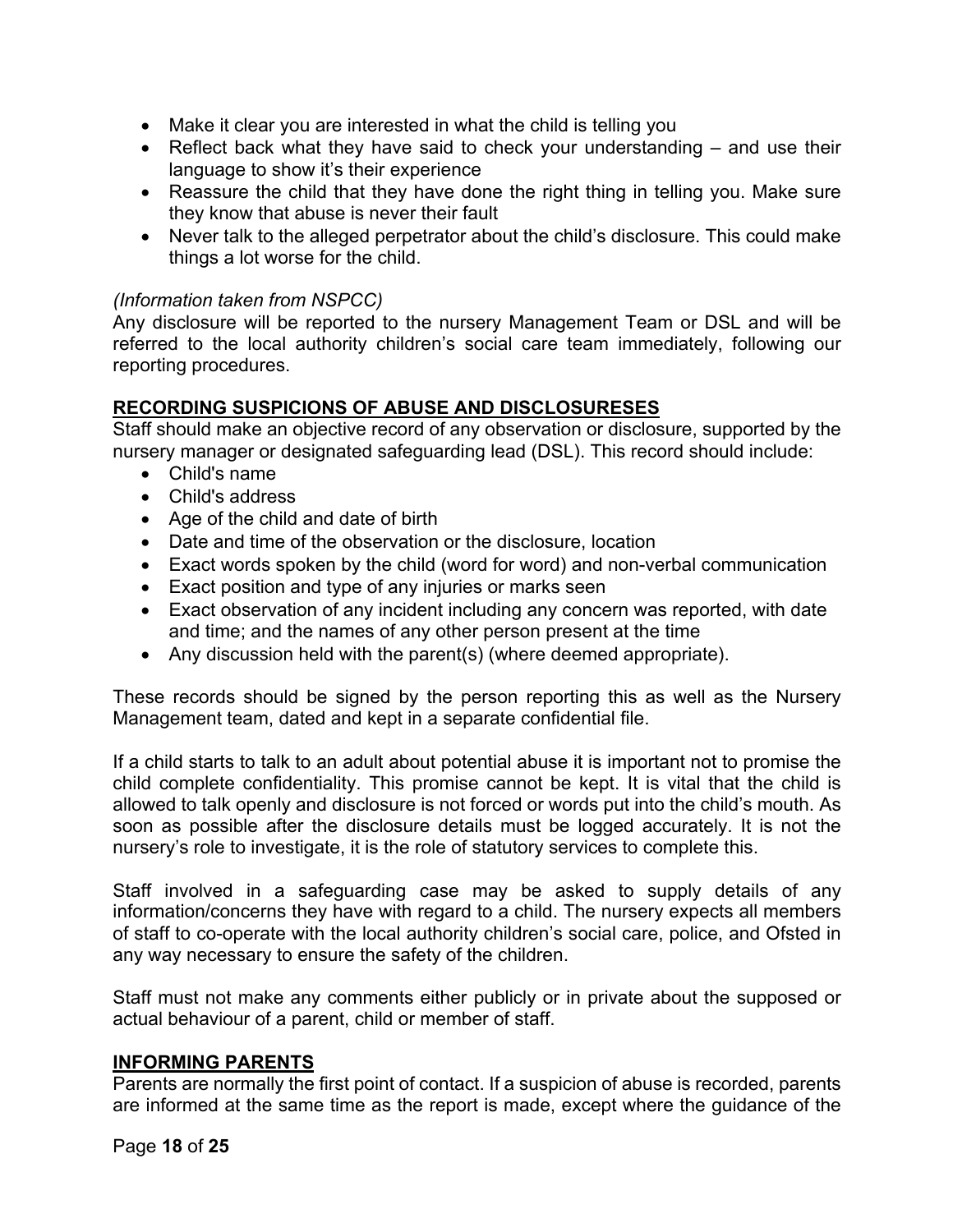local authority children's social care team/police does not allow this to happen. This will usually be the case where the parent or family member is the likely abuser or where a child may be endangered by this disclosure. In these cases the investigating officers will inform parents.

#### **CONFIDENTIALITY:**

All suspicions, enquiries and external investigations are kept confidential and shared only with those who need to know. Any information is shared in line with guidance from the local authority. All staff, students and volunteers are bound by confidentiality and any information will not be discussed out of work, or this will become a disciplinary matter.

The Nursery has due regard to the data protection principles as in the Data Protection Act 2018 and General Data Protection Regulations (GDPR)<sup>1</sup>. These do not prohibit the collection and sharing of personal information, even without consent if this would put the child at further risk. We will follow the principles around data collection and information sharing, and ensure any information is recorded and shared in an appropriate way.

#### **RECORD KEEPING**

Confidential records kept on a child are shared with the child's parents or those who have parental responsibility for the child, only if appropriate and in line with guidance of the local authority with the proviso that the care and safety of the child is paramount. We will do all in our power to support and work with the child's family.

The nursery keeps appropriate records to support the early identification of children and families that would benefit from support. Factual records are maintained in a chronological order with parental discussions. Records are reviewed regularly by the DSL to look holistically at identifying children's needs.

# **SUPPORT TO FAMILIES:**

The nursery takes every step in its power to build up trusting and supportive relations among families, staff, students and volunteers within the nursery.

The nursery continues to welcome the child and the family whilst enquiries are being made in relation to abuse in the home situation. Parents and families will be treated with respect in a non-judgmental manner whilst any external investigations are carried out in the best interest of the child.

# **ALLEGATIONS AGAINST ADULTS WORKING OR VOLUNTEERING WITH CHILDREN:**

If an allegation is made against a member of staff, student or volunteer or any other person who lives or works on the nursery premises regardless of whether the allegation relates to the nursery premises or elsewhere, we will follow the procedure below;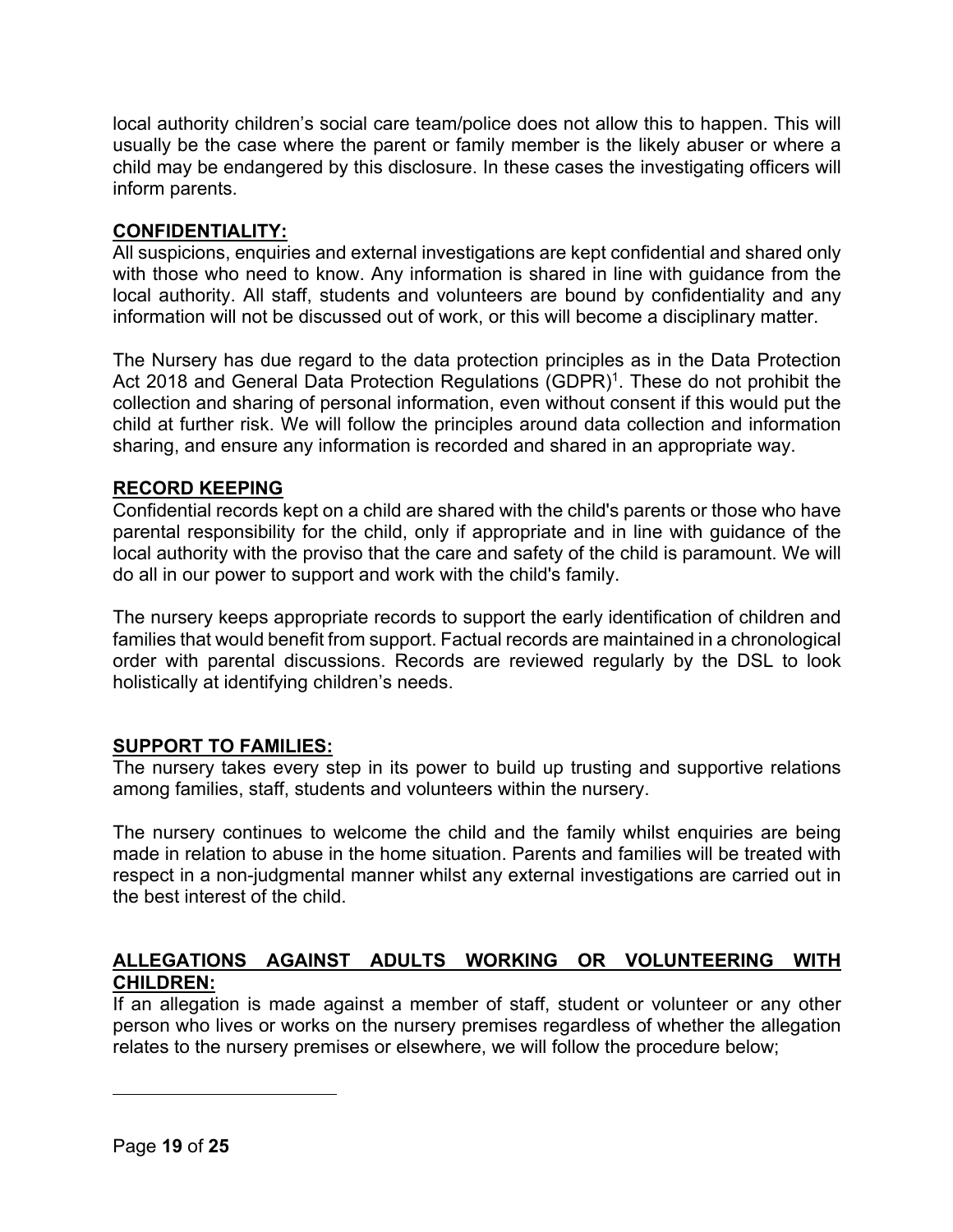The allegation should be reported to the Designated Safeguarding Lead on duty **within 60 minutes.** If this person is the subject of the allegation then this should be reported to the Nominated Person instead. **Our Nominated Person is: James Horn.** 

If as an individual you feel this will not be taken seriously or are worried about the allegation getting back to the person in question then it is your duty to inform the LADO yourself directly

The Local Authority Designated Officer (LADO) and Ofsted will then be informed immediately in order for this to be investigated by the appropriate bodies promptly:

- The LADO will be informed immediately for advice and guidance
- A full investigation will be carried out by the appropriate professionals (LADO, Ofsted) to determine how this will be handled
- The nursery will follow all instructions from the LADO and Ofsted and ask all staff members to do the same and co-operate where required
- Support will be provided to all those involved in an allegation throughout the external investigation in line with LADO support and advice
- The nursery reserves the right to suspend any member of staff during an investigation
- All enquiries/external investigations/interviews will be documented and kept in a locked file for access by the relevant authorities
- Unfounded allegations will result in all rights being reinstated
- Founded allegations will be passed on to the relevant organisations including the local authority children's social care team and where an offence is believed to have been committed, the police, and will result in the termination of employment. Ofsted will be notified immediately of this decision. The nursery will also notify the Disclosure and Barring Service (DBS) to ensure their records are updated
- All records will be kept until the person reaches normal retirement age or for 21 years and 3 months years if that is longer. This will ensure accurate information is available for references and future DBS checks and avoids any unnecessary reinvestigation
- The nursery retains the right to dismiss any member of staff in connection with founded allegations following an inquiry
- Counselling will be available for any member of the nursery who is affected by an allegation, their colleagues in the nursery and the parents.

We will follow our own local safeguarding partner's website information about how to report an allegation and we would also inform Ofsted immediately in order for this to be investigated by the appropriate bodies promptly. This includes:

- If as an individual you feel this will not be taken seriously or are worried about the allegation getting back to the person in question then it is your duty to inform the local authority children's social care team yourself directly
- The local authority children's social care team will be informed immediately for advice and guidance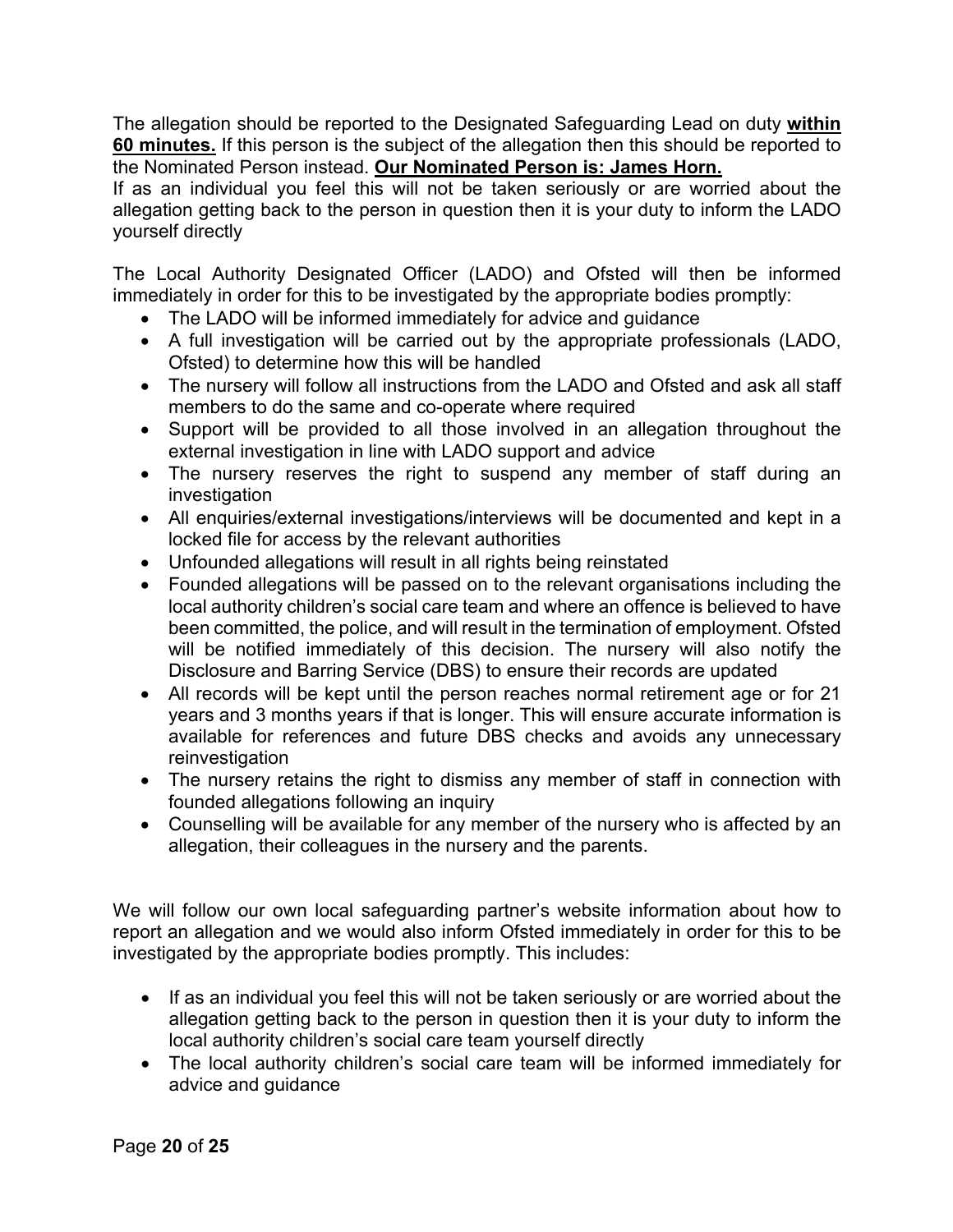- A full investigation will be carried out by the appropriate professionals (local authority children's social care team, Ofsted) to determine how this will be handled
- The nursery will follow all instructions from the local authority children's social care team and Ofsted and ask all staff members to do the same and co-operate where required
- Support will be provided to all those involved in an allegation throughout the external investigation in line with local authority children's social care team support and advice
- The nursery reserves the right to suspend any member of staff during an investigation, Legal advice will be sought to ensure compliance with the law.
- All enquiries/external investigations/interviews will be documented and kept in a locked file for access by the relevant authorities
- Founded allegations will be passed on to the relevant organisations including the local authority children's social care team and where an offence is believed to have been committed, the police will also be informed.
- Founded allegations will be dealt with as gross misconduct in accordance with our disciplinary procedures and may result in the termination of employment, Ofsted will be notified immediately of this decision along with notifying the Disclosure and Barring Service (DBS) to ensure their records are updated.
- All safeguarding records will be kept until the person reaches normal retirement age or for 21 years and 3 months if that is longer. This will ensure accurate information is available for references and future DBS checks and avoids any unnecessary reinvestigation
- The nursery retains the right to dismiss any member of staff in connection with founded allegations following an inquiry
- Unfounded allegations will result in all rights being reinstated
- A return to work plan will be put in place for any member of staff returning to work after an allegation has been deemed unfounded. Individual support will be offered to meet the needs of the individual staff member and the nature of the incident; this may include more frequent supervisions, coaching and mentoring and external support.

# **MONITORING CHILDRENS ATTENDANCE:**

As part of our requirements under the statutory framework and guidance documents we are required to monitor children's attendance patterns to ensure they are consistent and no cause for concern.

We ask parents to inform the nursery prior to their children taking holidays or days off, and all incidents of sickness absence should be reported to the nursery the same day so the nursery management are able to account for a child's absence.

This should not stop parents taking precious time with their children, by keeping us informed parents can help us to meet our statutory requirements and let us know that children are safe.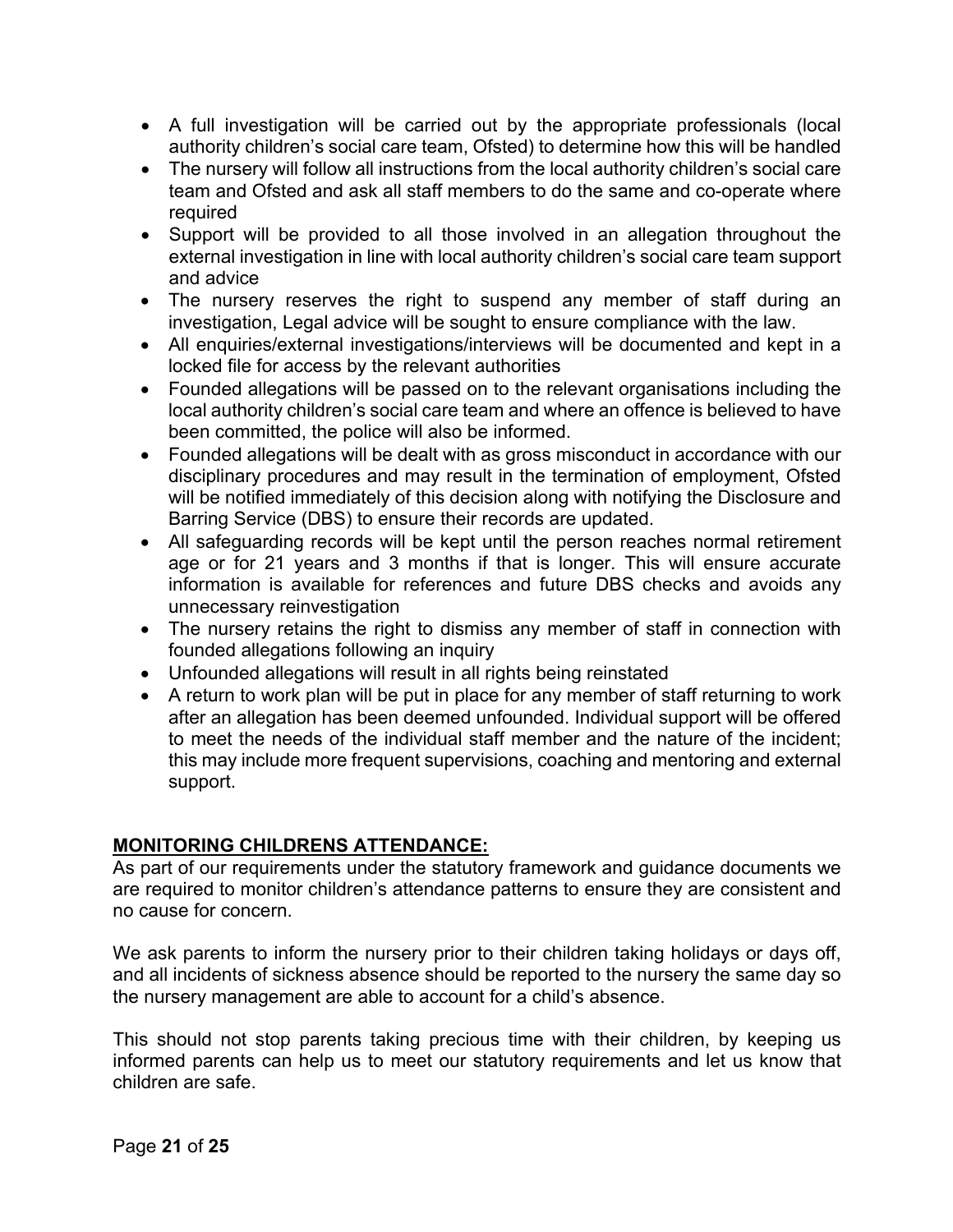Attendance for every child is logged weekly. The DSL/DDSL review attendance charts monthly to ensure all children are attending regularly and there are no causes for concern. If a concern about attendance is identified, or raised by key staff, it is the responsibility of the DSL to establish open lines of communication with the family to improve that child's attendance.

If a child has not arrived at nursery by 10am the parents will be called to ensure the child is safe and healthy. If the parents are not contactable then the emergency contacts numbers listed will be used to ensure all parties are safe. Staff will work their way down the emergency contact list until contact is established and we are made aware that all is well with the child and family. It is a parent's responsibility to keep their emergency contact details updated. If contact cannot be established then we would assess if a home visit is required to establish all parties are safe. If contact is still not established, we would assess if it would be appropriate to contact relevant authorities in order to them to investigate further.

Where a child is part of a child protection plan, or during a referral process, any absences will immediately be reported to the local authority children's social care team to ensure the child remains safe and well.

# **CHILD LOOKED AFTER (CLA) STATUS:**

As part of our safeguarding practice we will ensure our staff are aware of how to keep looked after children safe. In order to do this we ask that we are informed of:

- The legal status of the child (e.g. whether the child is being looked after under voluntary arrangements with consent of parents or on an interim or full care order)
- Contact arrangements for the biological parents (or those with parental responsibility)
- The child's care arrangements and the levels of authority delegated to the carer by the authority looking after him/her
- The details of the child's social worker and any other support agencies involved
- Any child protection plan or care plan in place for the child in question.

Please refer to the Looked After Children policy for further details

# **STAFFING AND VOLUNTEERING:**

Our policy is to provide a secure and safe environment for all children. We only allow an adult who is employed by the nursery to care for children and who has an enhanced clearance from the Disclosure and Barring Service (DBS) to be left alone with children. We will obtain enhanced criminal records checks (DBS) for all volunteers and do not allow any volunteers to be unsupervised with children.

All staff will undertake "Working Together to Safeguard Children" training within their first 12 weeks of employment. This will include the procedures for spotting signs and behaviours of abuse and abusers/potential abusers, recording and reporting concerns and creating a safe and secure environment for the children in the nursery. During induction staff will be given contact details for the LADO (local authority designated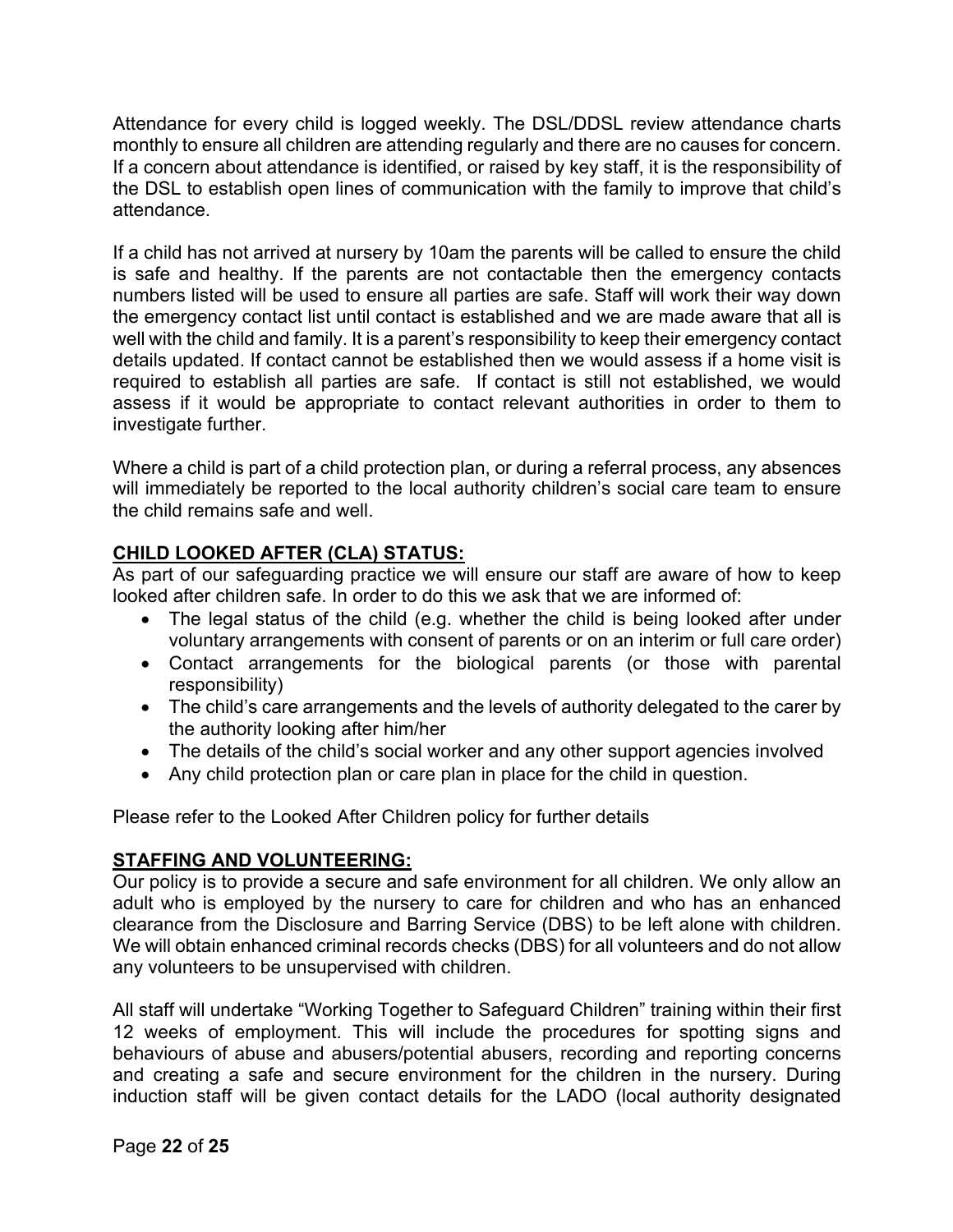officer), the SPA, and Ofsted to enable them to report any safeguarding concerns, independently, if they feel it necessary to do so.

We have named persons within the nursery who take lead responsibility for safeguarding and co-ordinate child protection and welfare issues, known as the Designated Safeguarding Leads (DSL), there is always at least one designated person on duty during all opening hours of the setting.

These designated persons will receive comprehensive training at least every two years and update their knowledge on an ongoing basis, but at least once a year.

The nursery DSL's liaise with the local authority children's social care team, undertakes specific training, including a child protection training course, and receives regular updates to developments within this field. They in turn support the ongoing development and knowledge update of all staff on the team.

Although, under the EYFS, we are only required to have one designated lead for safeguarding, for best practice and to ensure cover at all times, we have two designated leads in place. This enables safeguarding to stay high on our priorities at all times. There will always be at least one designated lead on duty at all times our provision is open. This will ensure that prompt action can be taken if concerns are raised.

- We provide adequate and appropriate staffing resources to meet the needs of all children
- Applicants for posts within the nursery are clearly informed that the positions are exempt from the Rehabilitation of Offenders Act 1974. Candidates are informed of the need to carry out checks before posts can be confirmed. Where applications are rejected because of information that has been disclosed, applicants have the right to know and to challenge incorrect information
- We give staff members, volunteers and students regular opportunities to declare changes that may affect their suitability to care for the children. This includes information about their health, medication or about changes in their home life
- This information is also stated within every member of staff's contract
- We request staff members to sign up to the DBS Update Service. Through this service, we undertake standard termly checks on the status of each employees certificates. We will also seek to check the status of a DBS Certificate if we have performance concerns, after a promotion or demotion, or at any other time at the discretion of the DSL/DDSL.
- Staff members who did not subscribe to the DBS Update Service will require a new DBS Certificate every 3 years.
- We abide by the requirements of the EYFS and any Ofsted guidance in respect to obtaining references and suitability checks for staff, students and volunteers, to ensure that all staff, students and volunteers working in the setting are suitable to do so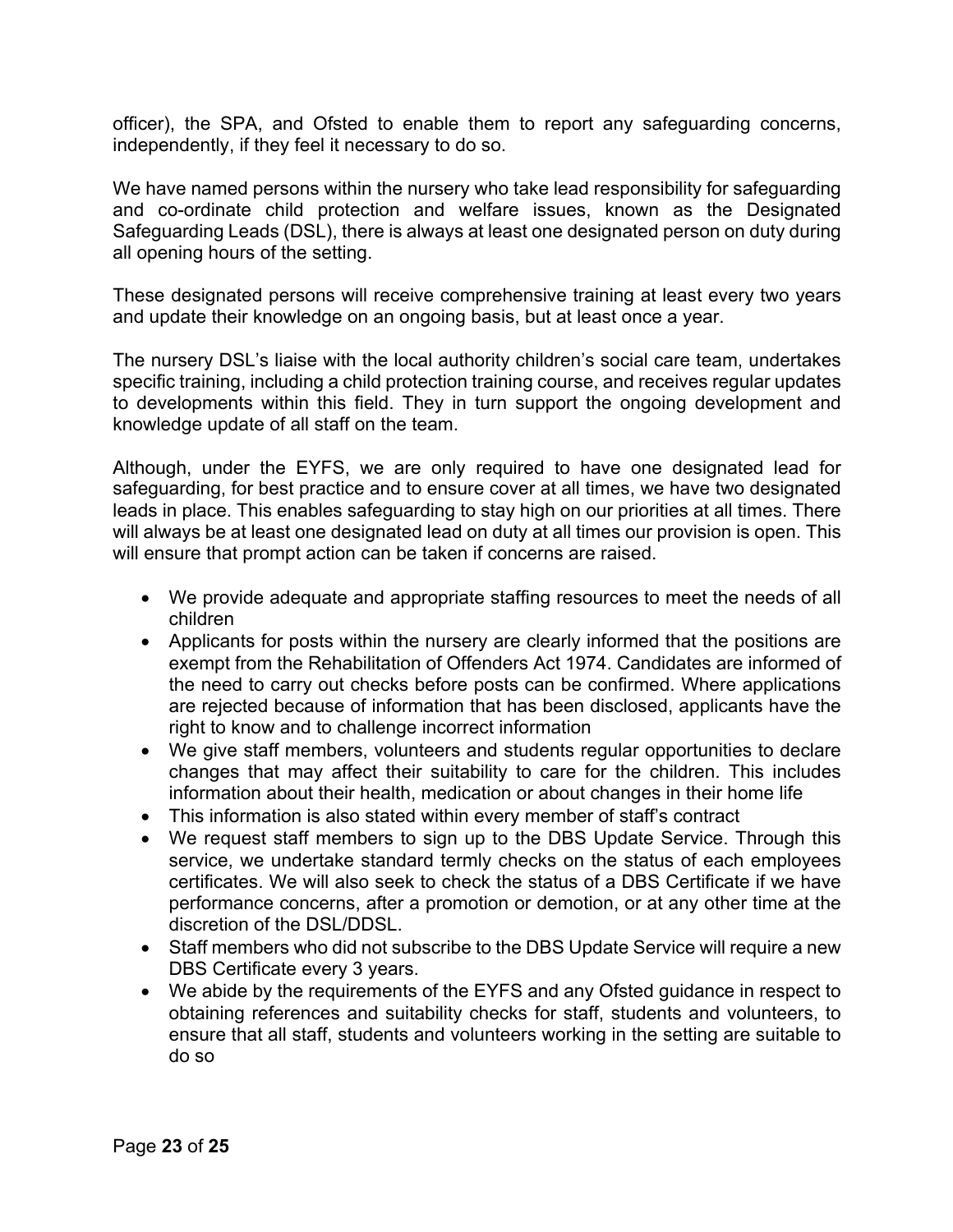- We ensure we receive at least two written references BEFORE a new member of staff commences employment with us. References are followed up with a telephone call for further verification purposes
- All students will have enhanced DBS checks conducted on them before their placement starts
- Volunteers, including students, do not work unsupervised
- We abide by the requirements of the Safeguarding Vulnerable Groups Act 2006 and the Childcare Act 2006 in respect of any person who is disqualified from providing childcare, is dismissed from our employment, or resigns in circumstances that would otherwise have led to dismissal for reasons of child protection concern
- We have procedures for recording the details of visitors to the nursery and take security steps to ensure that we have control over who comes into the nursery so that no unauthorised person has unsupervised access to the children
- All visitors/contractors will be supervised whilst on the premises, especially when in the areas the children use
- As a staff team we will be fully aware of how to safeguard the whole nursery environment and be aware of potential dangers on the nursery boundaries such as drones or strangers lingering. We will ensure the children remain safe at all times
- The Staff Behaviour Policy sits alongside this policy to enable us to monitor changes in behaviours that may cause concern. All staff acknowledge this policy to ensure any changes are reported to management so we are able to support the individual staff member and ensure the safety and care of the children is not compromised
- All staff have access to and comply with the whistleblowing policy which will enable them to share any concerns that may arise about their colleagues in an appropriate manner
- Signs of inappropriate staff behaviour may include inappropriate sexual comments; excessive one-to-one attention beyond the requirements of their usual role and responsibilities; or inappropriate sharing of images. This is not an exhaustive list, any changes in behaviour must be reported and acted upon immediately
- All staff will receive regular supervision meetings where opportunities will be made available to discuss any issues relating to individual children, child protection training and any needs for further support
- We use peer on peer and manager observations in the setting to ensure that the care we provide for children is at the highest level and any areas for staff development are quickly highlighted. Peer observations allow us to share constructive feedback, develop practice and build trust so that staff are able to share any concerns they may have. Any concerns are raised with the designated lead and dealt with in an appropriate and timely manner
- The deployment of staff within the nursery allows for constant supervision and support. Where children need to spend time away from the rest of the group, the door will be left ajar or other safeguards will be put into action to ensure the safety of the child and the adult.